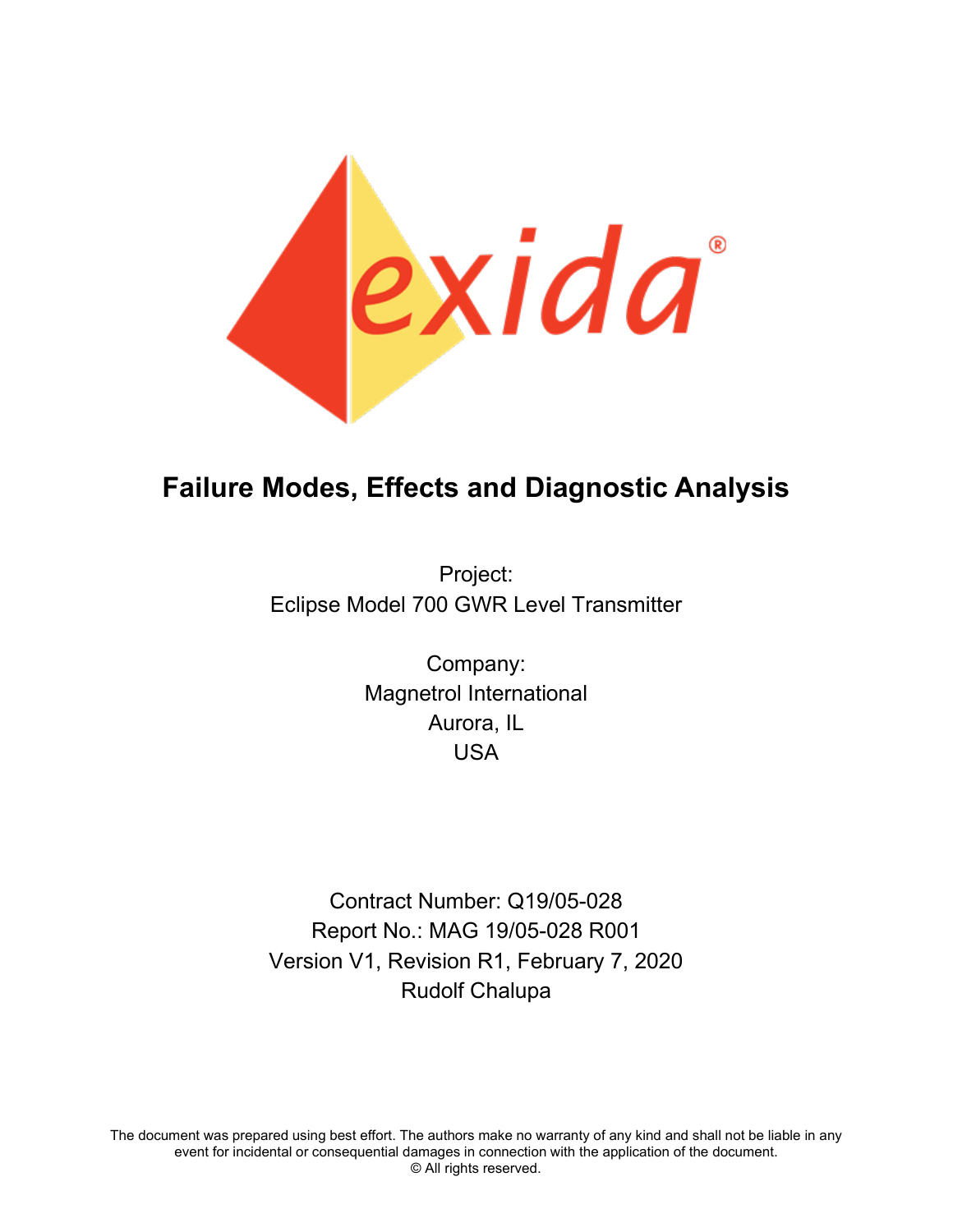

### **Management Summary**

This report summarizes the results of the hardware assessment in the form of a Failure Modes, Effects, and Diagnostic Analysis (FMEDA) of the Eclipse Model 700 GWR Level Transmitter, hardware and software revision per Section [2.5.1.](#page-5-0) A Failure Modes, Effects, and Diagnostic Analysis is one of the steps to be taken to achieve functional safety certification per IEC 61508 of a device. From the FMEDA, failure rates are determined. The FMEDA that is described in this report concerns only the hardware of the Model 700. For full functional safety certification purposes, all requirements of IEC 61508 must be considered.

Model 700-512\*-\*\*\* is a loop-powered, 24 VDC level transmitter, based on Guided Wave Radar (GWR) technology. For safety instrumented systems usage it is assumed that the 4 – 20mA output is used as the primary safety variable. The analog output meets NAMUR NE 43 (3.8mA to 20.5mA usable). The transmitter contains self-diagnostics and is programmed to send its output to a specified failure state, either low or high upon internal detection of a failure (output state is programmable). The device can be equipped with or without display.

[Table 1](#page-1-0) gives an overview of the different versions that were considered in the FMEDA of the Model 700.

#### <span id="page-1-0"></span>**Table 1 Version Overview**

| Variant/Model       | <b>Hardware Version</b> |                                    | Software Version |
|---------------------|-------------------------|------------------------------------|------------------|
| 700-512x-xxx (HART) |                         |                                    |                  |
|                     |                         | POWER PC BOARD 030-9187-001 Rev. C | 1.0aA.hex        |

The Model 700 is classified as a Type  $B<sup>1</sup>$  $B<sup>1</sup>$  $B<sup>1</sup>$  element according to IEC 61508, having a hardware fault tolerance of 0.

The failure rate data used for this analysis meet the *exida* criteria for Route  $2_H$  (see Section [5.2\)](#page-12-0). Therefore, the Model 700 meets the hardware architectural constraints for up to SIL 2 at HFT=0 (or SIL 3  $@$  HFT=1) when the listed failure rates are used.

Based on the assumptions listed in [4.3,](#page-10-0) the failure rates for the Model 700 are listed in section [4.4.](#page-10-1)

These failure rates are valid for the useful lifetime of the product, see [Appendix A.](#page-16-0)

The failure rates listed in this report are based on over 350 billion-unit operating hours of process industry field failure data. The failure rate predictions reflect realistic failures and include site specific failures due to human events for the specified Site Safety Index (SSI), see section [4.2.2.](#page-9-0)

A user of the Model 700 can utilize these failure rates in a probabilistic model of a safety instrumented function (SIF) to determine suitability in part for safety instrumented system (SIS) usage in a particular safety integrity level (SIL).

<span id="page-1-1"></span><sup>1</sup> Type B element: "Complex" element (using micro controllers or programmable logic); for details see 7.4.4.1.3 of IEC 61508-2, ed2, 2010.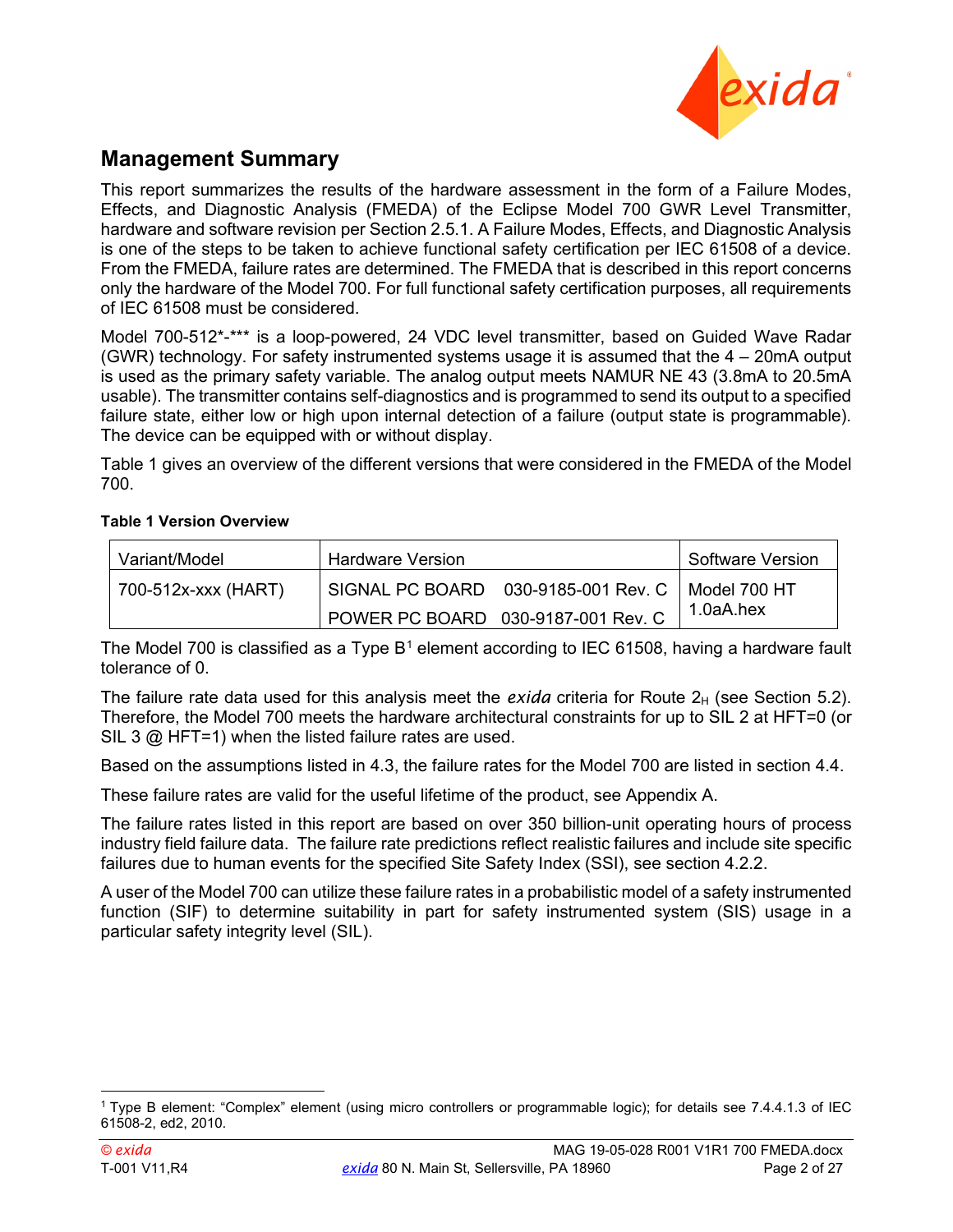

## **Table of Contents**

| 1              |                                                                     |  |
|----------------|---------------------------------------------------------------------|--|
| $\overline{2}$ |                                                                     |  |
|                |                                                                     |  |
|                | 2.2                                                                 |  |
|                | 2.3                                                                 |  |
|                | 2.4                                                                 |  |
|                |                                                                     |  |
|                |                                                                     |  |
|                |                                                                     |  |
| 3              |                                                                     |  |
| 4              |                                                                     |  |
|                |                                                                     |  |
|                |                                                                     |  |
|                |                                                                     |  |
|                |                                                                     |  |
|                |                                                                     |  |
|                |                                                                     |  |
| 5              |                                                                     |  |
|                |                                                                     |  |
|                |                                                                     |  |
| 6              |                                                                     |  |
| $\overline{7}$ |                                                                     |  |
|                |                                                                     |  |
|                | 7.2                                                                 |  |
|                | 7.3                                                                 |  |
|                |                                                                     |  |
|                | Appendix A Lifetime of Critical Components.                         |  |
|                | Proof Tests to Reveal Dangerous Undetected Faults  18<br>Appendix B |  |
|                |                                                                     |  |
|                | Appendix C                                                          |  |
|                | Appendix D                                                          |  |
|                | Appendix E                                                          |  |
|                | E.1                                                                 |  |
|                | E.2                                                                 |  |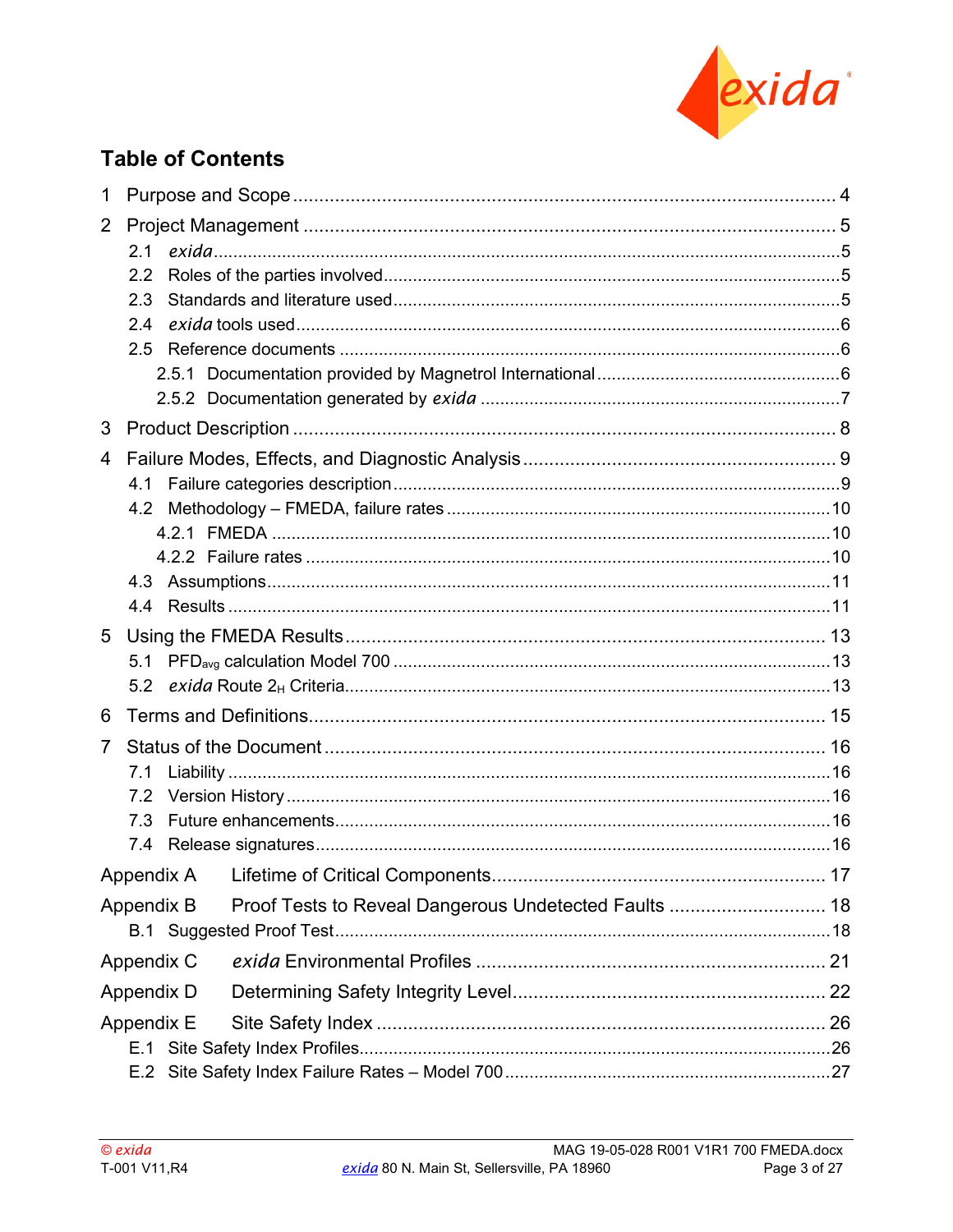

### <span id="page-3-0"></span>**1 Purpose and Scope**

This document shall describe the results of the hardware assessment in the form of the Failure Modes, Effects and Diagnostic Analysis carried out on the Model 700. From this, failure rates for each failure mode/category, useful life, and proof test coverage are determined.

The information in this report can be used to evaluate whether an element meets the average Probability of Failure on Demand (PFD $_{AVG}$ ) requirements and if applicable, the architectural constraints / minimum hardware fault tolerance requirements per IEC 61508 / IEC 61511.

A FMEDA is part of the effort needed to achieve full certification per IEC 61508 or other relevant functional safety standard.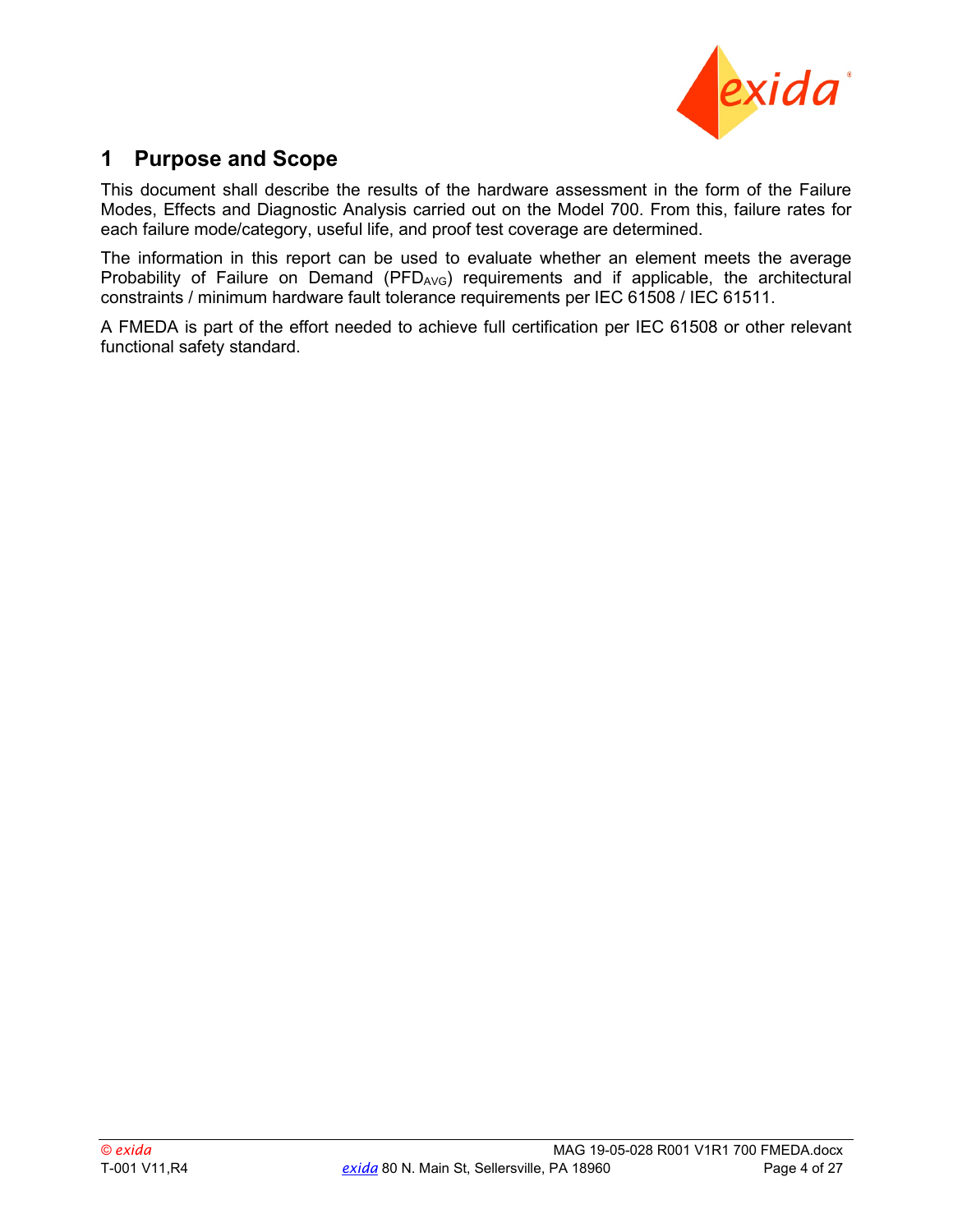

### <span id="page-4-0"></span>**2 Project Management**

### <span id="page-4-1"></span>**2.1** *exida*

*exida* is one of the world's leading accredited Certification Bodies and knowledge companies specializing in automation system safety, availability, and cybersecurity with over 500 person years of cumulative experience in functional safety, alarm management, and cybersecurity. Founded by several of the world's top reliability and safety experts from manufacturers, operators and assessment organizations, *exida* is a global corporation with offices around the world. *exida* offers training, coaching, project-oriented consulting services, safety engineering tools, detailed product assurance and ANSI accredited functional safety and cybersecurity certification. *exida* maintains a comprehensive failure rate and failure mode database on electronic and mechanical equipment and a comprehensive database on solutions to meet safety standards such as IEC 61508.

#### <span id="page-4-2"></span>**2.2 Roles of the parties involved**

Magnetrol International Manufacturer of the Model 700

exida **Performed** the hardware assessment review

Magnetrol International originally contracted *exida* in May 2019 with the hardware assessment of the above-mentioned device.

#### <span id="page-4-3"></span>**2.3 Standards and literature used**

The services delivered by *exida* were performed based on the following standards / literature.

<span id="page-4-7"></span><span id="page-4-6"></span><span id="page-4-5"></span><span id="page-4-4"></span>

| [N1] | IEC 61508-2: ed2, 2010                                                    | Functional Safety of Electrical/Electronic/Programmable<br><b>Electronic Safety-Related Systems</b>                                                      |
|------|---------------------------------------------------------------------------|----------------------------------------------------------------------------------------------------------------------------------------------------------|
| [N2] | <b>Electrical Component</b><br>Reliability Handbook, 4th<br>Edition, 2017 | exida LLC, Electrical Component Reliability Handbook,<br>Fourth Edition, 2017                                                                            |
| [N3] | <b>Mechanical Component</b><br>Reliability Handbook, 4th<br>Edition, 2017 | exida LLC, Electrical & Mechanical Component<br>Reliability Handbook, Fourth Edition, 2017                                                               |
| [N4] | Goble, W.M. 2010                                                          | Control Systems Safety Evaluation and Reliability, 3rd<br>edition, ISA, ISBN 97B-1-934394-80-9. Reference on<br><b>FMEDA</b> methods                     |
| [N5] | IEC 60654-1:1993-02,<br>second edition                                    | Industrial-process measurement and control equipment -<br>Operating conditions - Part 1: Climatic condition                                              |
| [NG] | O'Brien, C. & Bredemeyer, L.,<br>2009                                     | exida LLC., Final Elements & the IEC 61508 and IEC<br>Functional Safety Standards, 2009, ISBN 978-1-9934977-<br>$01 - 9$                                 |
| [N7] | Scaling the Three Barriers,<br>Recorded Web Seminar,<br>June 2013,        | Scaling the Three Barriers, Recorded Web Seminar, June<br>2013, http://www.exida.com/Webinars/Recordings/SIF-<br>Verification-Scaling-the-Three-Barriers |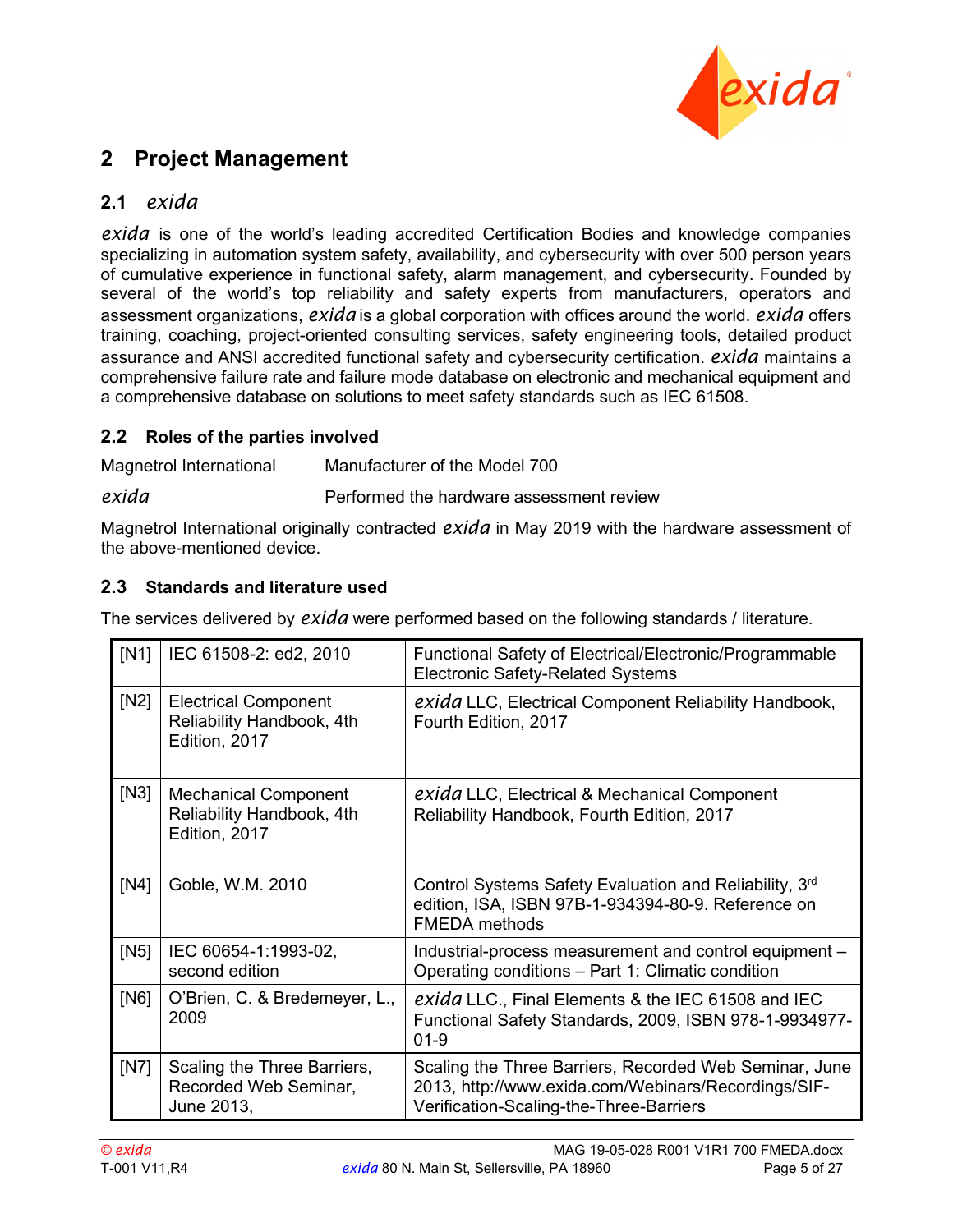

<span id="page-5-4"></span>

| [N8]  | <b>Meeting Architecture</b><br>Constraints in SIF Design,<br>Recorded Web Seminar,<br><b>March 2013</b>                                                                  | http://www.exida.com/Webinars/Recordings/Meeting-<br>Architecture-Constraints-in-SIF-Design                                                                                                                                                               |
|-------|--------------------------------------------------------------------------------------------------------------------------------------------------------------------------|-----------------------------------------------------------------------------------------------------------------------------------------------------------------------------------------------------------------------------------------------------------|
| [N9]  | Random versus Systematic -<br><b>Issues and Solutions,</b><br>September 2016                                                                                             | Goble, W.M., Bukowski, J.V., and Stewart, L.L., Random<br>versus Systematic - Issues and Solutions, exida White<br>Paper, PA: Sellersville,<br>www.exida.com/resources/whitepapers, September 2016.                                                       |
|       | [N10] Assessing Safety Culture via<br>the Site Safety Index <sup>™</sup> , April<br>2016                                                                                 | Bukowski, J.V. and Chastain-Knight, D., Assessing Safety<br>Culture via the Site Safety Index <sup>™</sup> , Proceedings of the<br>AIChE 12th Global Congress on Process Safety,<br>GCPS2016, TX: Houston, April 2016.                                    |
| [N11] | Quantifying the Impacts of<br>Human Factors on Functional<br>Safety, April 2016                                                                                          | Bukowski, J.V. and Stewart, L.L., Quantifying the Impacts<br>of Human Factors on Functional Safety, Proceedings of<br>the 12th Global Congress on Process Safety, AIChE 2016<br>Spring Meeting, NY: New York, April 2016.                                 |
| [N12] | Criteria for the Application of<br>IEC 61508:2010 Route 2H,<br>December 2016                                                                                             | Criteria for the Application of IEC 61508:2010 Route 2H,<br>exida White Paper, PA: Sellersville, www.exida.com,<br>December 2016.                                                                                                                         |
| [N13] | Using a Failure Modes,<br><b>Effects and Diagnostic</b><br>Analysis (FMEDA) to<br>Measure Diagnostic<br>Coverage in Programmable<br>Electronic Systems,<br>November 1999 | Goble, W.M. and Brombacher, A.C., Using a Failure<br>Modes, Effects and Diagnostic Analysis (FMEDA) to<br>Measure Diagnostic Coverage in Programmable<br>Electronic Systems, Reliability Engineering and System<br>Safety, Vol. 66, No. 2, November 1999. |
| [N14] | <b>FMEDA</b> – Accurate Product<br>Failure Metrics, June 2015                                                                                                            | Grebe, J. and Goble W.M., FMEDA - Accurate Product<br>Failure Metrics, www.exida.com, June 2015.                                                                                                                                                          |

### <span id="page-5-3"></span><span id="page-5-1"></span>**2.4** *exida* **tools used**

| . . L<br>$\mathbf{v}$ | $- - -$<br>----<br><i>exida</i> FMEDAx |
|-----------------------|----------------------------------------|
|-----------------------|----------------------------------------|

#### <span id="page-5-2"></span>**2.5 Reference documents**

### <span id="page-5-0"></span>**2.5.1 Documentation provided by Magnetrol International**

| [D1] | Doc # 094-5544, Rev C,<br>2019-06-05 | Schematic, Model 7 G.W.R. Power PC Board  |
|------|--------------------------------------|-------------------------------------------|
| [D2] | Doc # 094-5545, Rev C,<br>2019-06-05 | Schematic, Model 7 G.W.R. Signal PC Board |
| [D3] | Model700PCBoards.nefm,<br>2019-07-24 | FMEDA, Model 700 PC Boards                |
| [D4] | Model700Housing.nefm,<br>2019-07-24  | FMEDA, Model 700 Housing                  |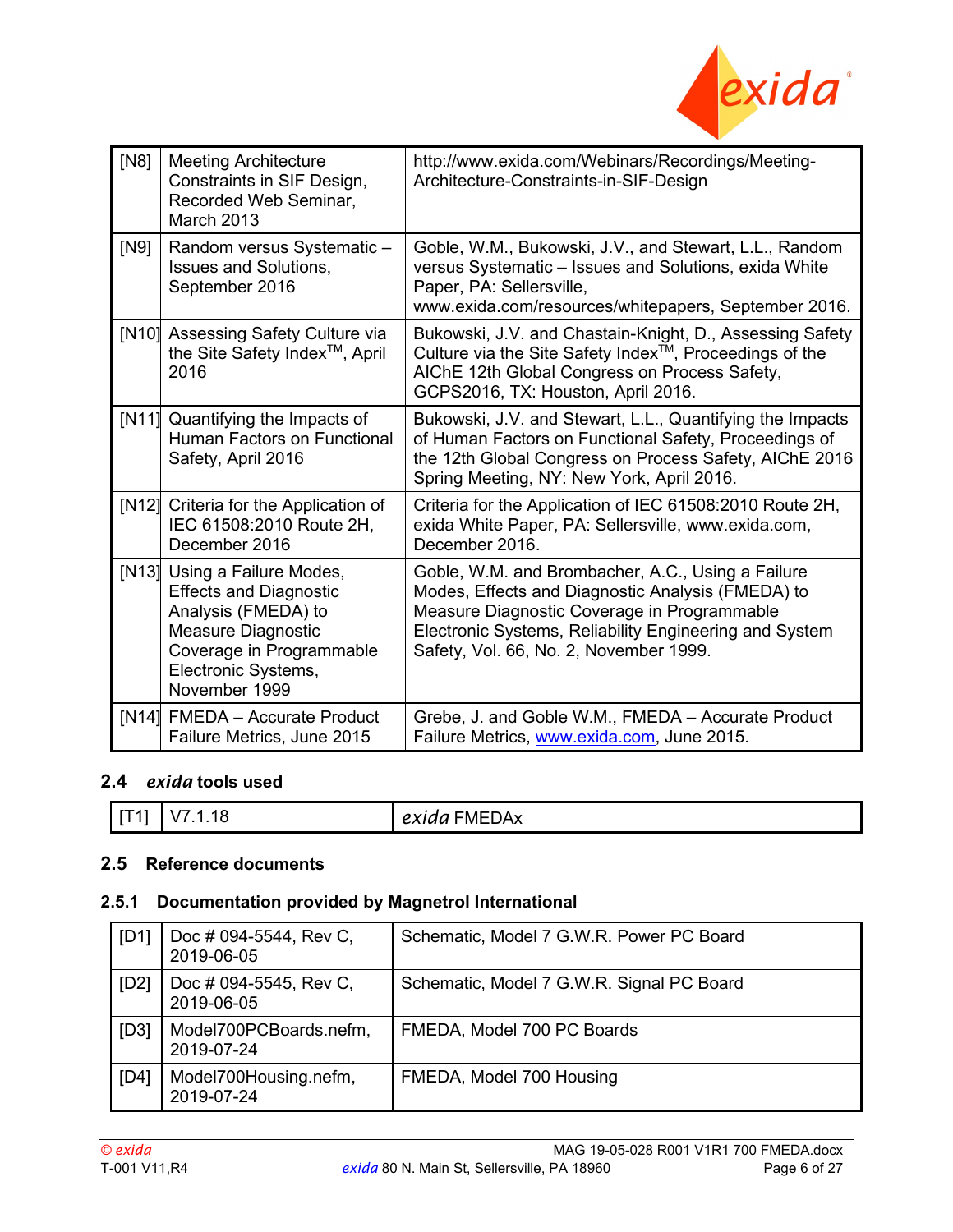

| [D5] | Model700Probe.nefm,<br>2019-07-24                        | FMEDA, Model 700 Probe             |
|------|----------------------------------------------------------|------------------------------------|
| [D6] | Model_700_SIL_Summary<br>Comparison.xlsx, 2019-07-<br>24 | Model 700 FMEDA Summary            |
| [D7] | Doc #, Rev, Date                                         | Diagnostics descriptions           |
| [D8] | Doc #, Rev, Date                                         | <b>Fault Injection Test Report</b> |

### <span id="page-6-0"></span>**2.5.2 Documentation generated by** *exida*

<span id="page-6-1"></span>

| $\overline{IR1}$ | Model700PCBoards RPC<br>2019-09-06.nefm  | FMEDA, Model 700 PC Boards, Reviewed |
|------------------|------------------------------------------|--------------------------------------|
| IR21             | Model 700 SIL Summary<br>2020-02-06.xlsx | Model 700 FMEDA Summary, Reviewed    |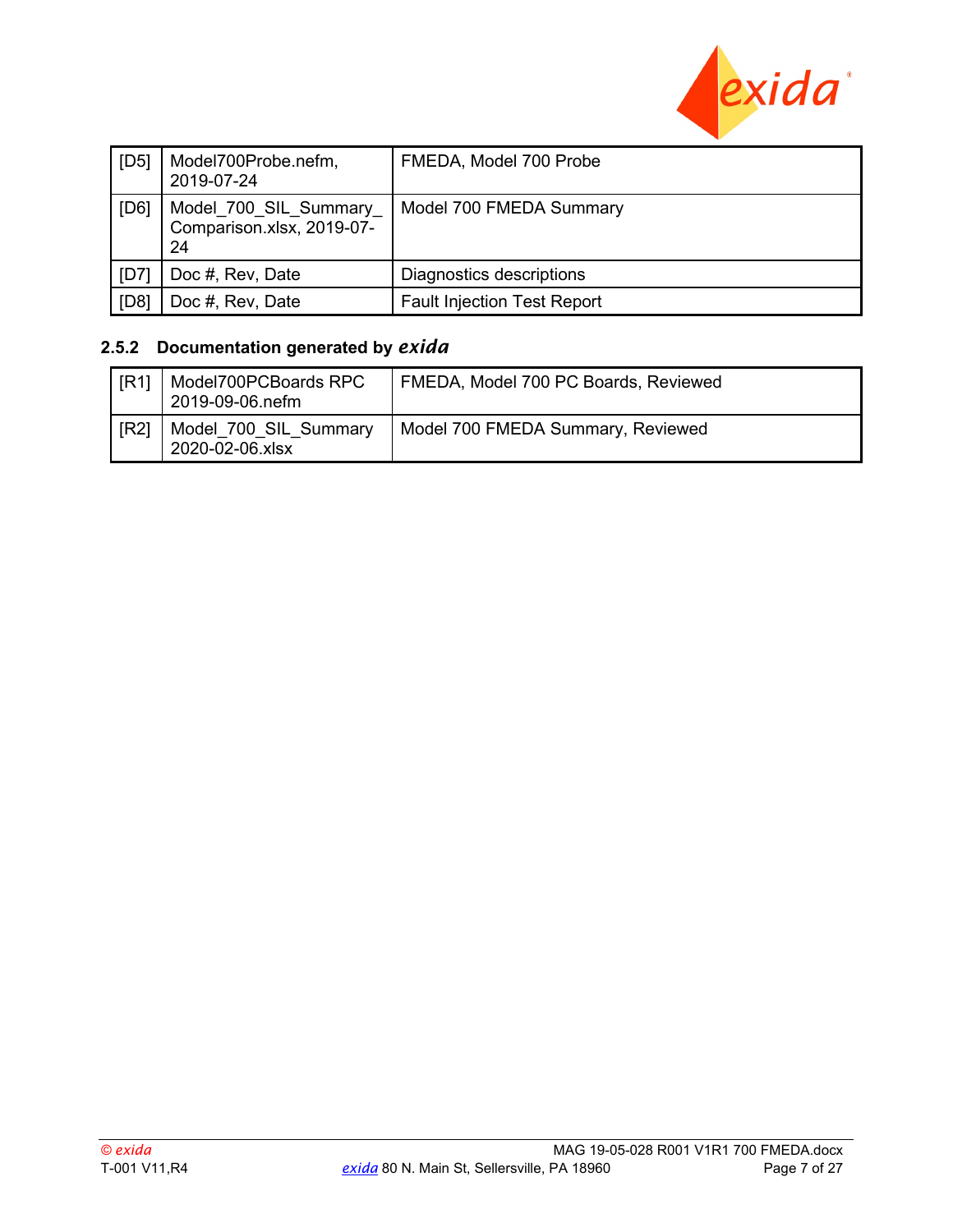

### <span id="page-7-0"></span>**3 Product Description**

Model 700-512\*-\*\*\* is a loop-powered, 24 VDC level transmitter, based on Guided Wave Radar (GWR) technology. For safety instrumented systems usage it is assumed that the 4 – 20mA output is used as the primary safety variable. The analog output meets NAMUR NE 43 (3.8mA to 20.5mA usable). The transmitter contains self-diagnostics and is programmed to send its output to a specified failure state, either low or high upon internal detection of a failure (output state is programmable). The device can be equipped with or without display.

Guided Wave Radar is based upon the principle of TDR (Time Domain Reflectometry). TDR utilizes pulses of electromagnetic energy transmitted down a probe. When a pulse reaches a surface that has a higher dielectric than the air/vapor in which it is traveling, the pulse is reflected. An ultra-highspeed timing circuit precisely measures the transit time and provides an accurate level measurement.

The Guided Wave Radar (GWR) probe must match the application. The probe configuration establishes fundamental performance characteristics. Coaxial, twin element (rod or cable), and single element (rod or cable) are the three basic configurations.



**Figure 1 Model 700, Parts included in the FMEDA**

This assessment is applicable to the following hardware and software versions of the Eclipse Model 700 GWR Level Transmitter:

#### **Table 2 Version Overview**

| Variant/Model       | <b>Hardware Version</b> |                                    | Software Version |
|---------------------|-------------------------|------------------------------------|------------------|
| 700-512x-xxx (HART) |                         |                                    |                  |
|                     |                         | POWER PC BOARD 030-9187-001 Rev. C | 1.0aA.hex        |

The Model 700 is classified as a Type  $B^2$  $B^2$  element according to IEC 61508, having a hardware fault tolerance of 0.

<sup>&</sup>lt;sup>2</sup> Type B element: "Complex" element (using micro controllers or programmable logic); for details see 7.4.4.1.3 of IEC 61508-2, ed2, 2010.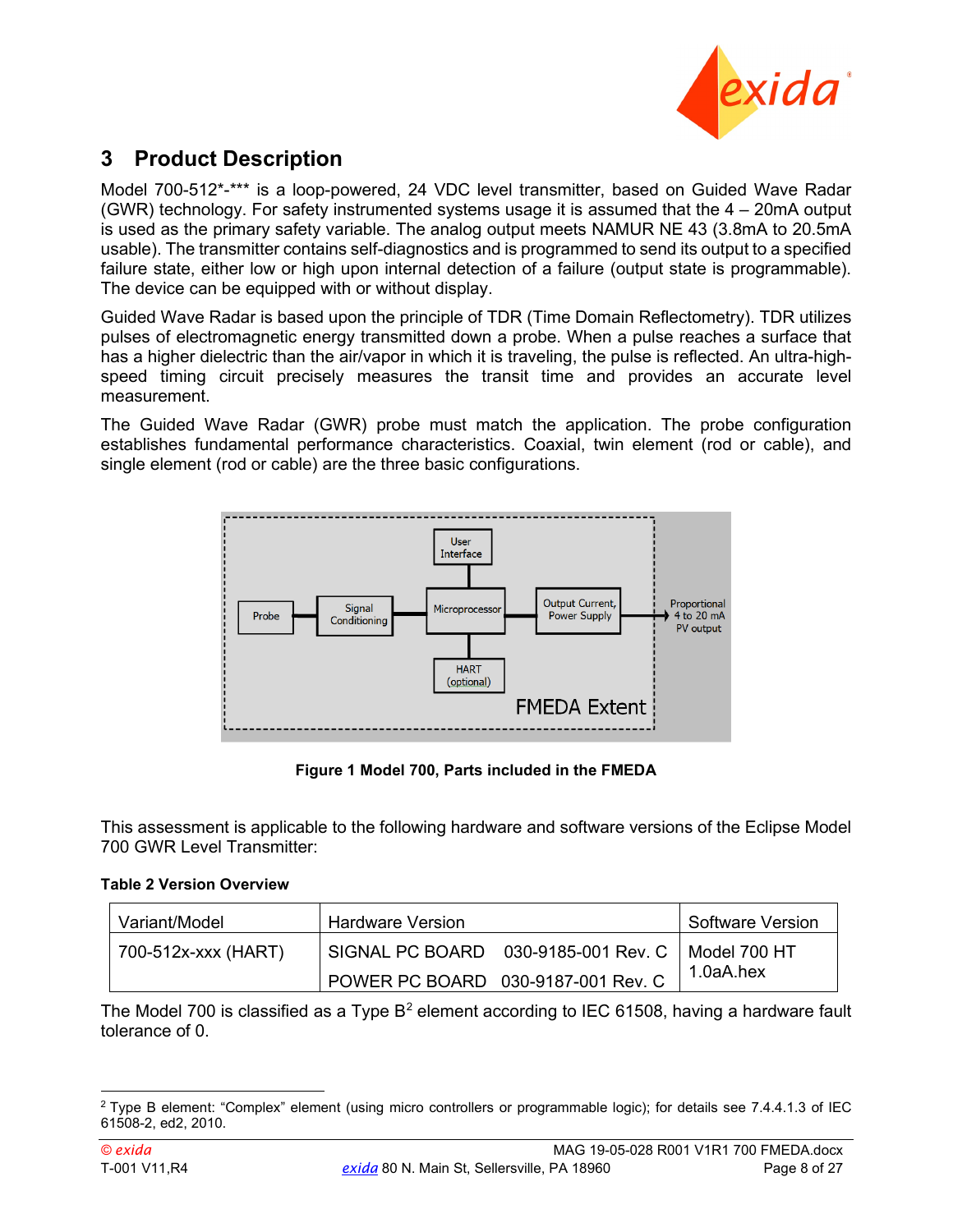

### <span id="page-8-0"></span>**4 Failure Modes, Effects, and Diagnostic Analysis**

The Failure Modes, Effects, and Diagnostic Analysis was performed based on the documentation in section [2.5.1](#page-5-0) and is documented in [\[R2\].](#page-6-1)

#### <span id="page-8-1"></span>**4.1 Failure categories description**

In order to judge the failure behavior of the Model 700, the following definitions for the failure of the device were considered.

| <b>Fail-Safe State</b>           | Failure that deviates the process signal or the actual output by more<br>than 2% of span, drifts toward the user defined threshold (Trip Point)<br>and that leaves the output within the active scale.                                                                                                                                                              |
|----------------------------------|---------------------------------------------------------------------------------------------------------------------------------------------------------------------------------------------------------------------------------------------------------------------------------------------------------------------------------------------------------------------|
| <b>Fail Safe</b>                 | Failure that causes the device to go to the defined fail-safe state<br>without a demand from the process.                                                                                                                                                                                                                                                           |
| <b>Fail Detected</b>             | Failure that causes the output signal to go to the predefined alarm<br>state.                                                                                                                                                                                                                                                                                       |
| <b>Fail Dangerous</b>            | Failure that deviates the process signal or the actual output by more<br>than 2% of span, drifts away from the user defined threshold (Trip<br>Point) and that leaves the output within the active scale.                                                                                                                                                           |
| <b>Fail Dangerous Undetected</b> | Failure that is dangerous and that is not being diagnosed by automatic<br>diagnostics.                                                                                                                                                                                                                                                                              |
| <b>Fail Dangerous Detected</b>   | Failure that is dangerous but is detected by automatic diagnostics.                                                                                                                                                                                                                                                                                                 |
| Fail High                        | Failure that causes the output signal to go to the over-range or high<br>alarm output current (> 21 mA).                                                                                                                                                                                                                                                            |
| Fail Low                         | Failure that causes the output signal to go to the under-range or low<br>alarm output current $(3.6 \text{ mA}).$                                                                                                                                                                                                                                                   |
| No Effect                        | Failure of a component that is part of the safety function but that has<br>no effect on the safety function.                                                                                                                                                                                                                                                        |
| <b>Annunciation Detected</b>     | Failure that does not directly impact safety but does impact the ability<br>to detect a future fault (such as a fault in a diagnostic circuit) and that<br>is detected by internal diagnostics. A Fail Annunciation Detected<br>failure leads to a false diagnostic alarm.                                                                                          |
| <b>Annunciation Undetected</b>   | Failure that does not directly impact safety but does impact the ability<br>to detect a future fault (such as a fault in a diagnostic circuit) and that<br>is not detected by internal diagnostics.                                                                                                                                                                 |
| <b>External Leakage</b>          | Failure that causes process fluids, gas, hydraulic fluids or operating<br>media to leak outside of the transmitter. External Leakage is not<br>considered part of the safety function and therefore this failure rate is<br>not included in any of the numbers. External leakage failure rates<br>should be reviewed for secondary safety and environmental issues. |

<span id="page-8-2"></span>The failure categories listed above expand on the categories listed in IEC 61508 in order to provide a complete set of data needed for design optimization.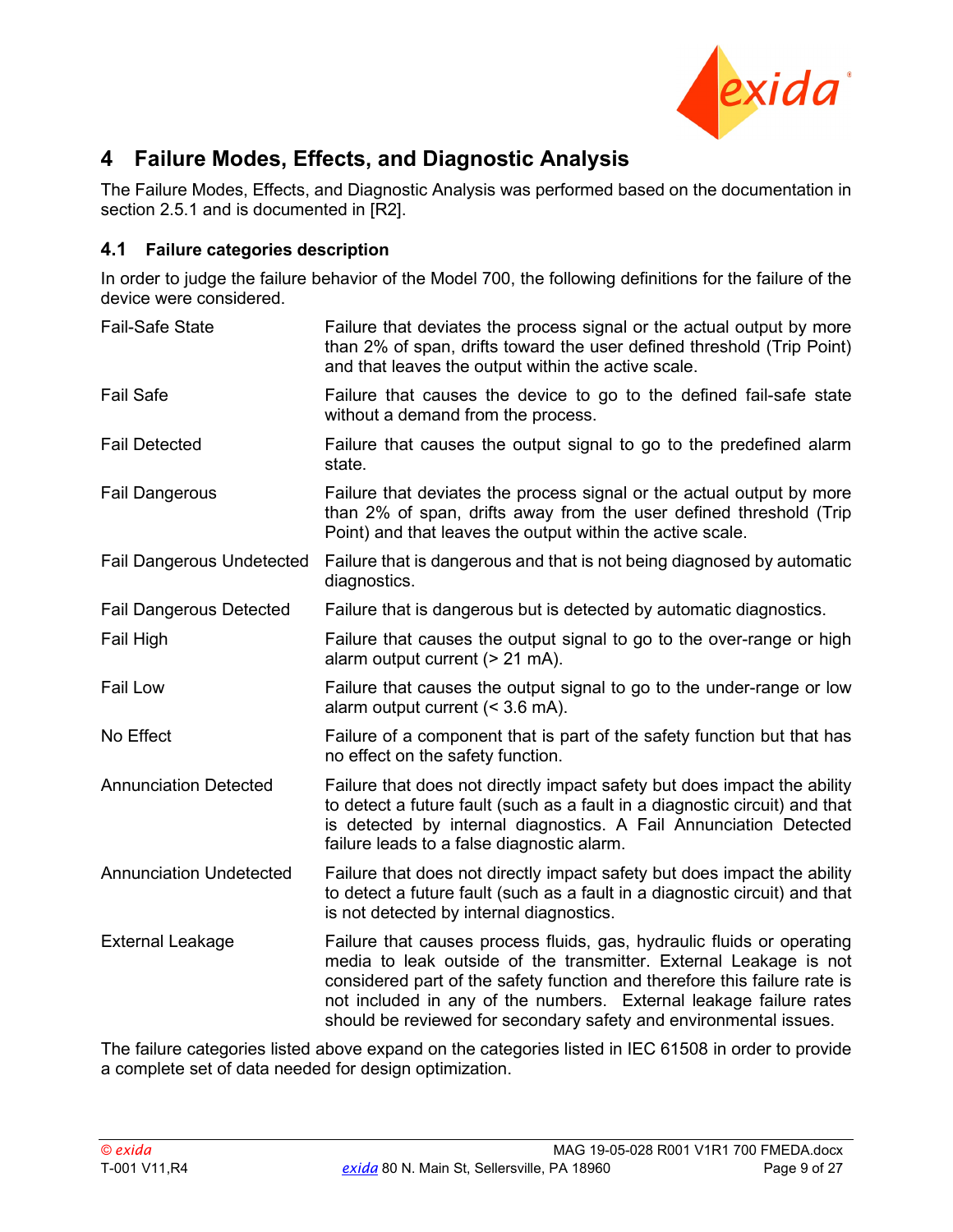

Depending on the application, a Fail High or a Fail Low failure can either be safe or dangerous and may be detected or undetected depending on the programming of the logic solver. Consequently, during a Safety Integrity Level (SIL) verification assessment the Fail High and Fail Low failure categories need to be classified as safe or dangerous, detected or undetected.

The Annunciation failures are provided for those who wish to do reliability modeling more detailed than required by IEC61508. It is assumed that the probability model will correctly account for the Annunciation failures.

#### <span id="page-9-1"></span>**4.2 Methodology – FMEDA, failure rates**

#### <span id="page-9-2"></span>**4.2.1 FMEDA**

A FMEDA (Failure Mode Effect and Diagnostic Analysis) is a failure rate prediction technique based on a study of design strength versus operational profile stress. It combines design FMEA techniques with extensions to identify automatic diagnostic techniques and the failure modes relevant to safety instrumented system design. It is a technique recommended to generate failure rates for each failure mode category [N13, N14].

#### <span id="page-9-0"></span>**4.2.2 Failure rates**

The accuracy of any FMEDA analysis depends upon the component reliability data as input to the process. Component data from consumer, transportation, military or telephone applications could generate failure rate data unsuitable for the process industries. The component data used by *exida* in this FMEDA is from the Electrical and Mechanical Component Reliability Handbooks [\[N3\]](#page-4-4) which were derived using over 350 billion unit operational hours of process industry field failure data from multiple sources and failure data formulas from international standards. The component failure rates are provided for each applicable operational profile and application, see [Appendix C.](#page-20-0) The *exida* profile chosen for this FMEDA was profile 2 as this was judged to be the best fit for the product and application information submitted by Magnetrol International. It is expected that the actual number of field failures will be less than the number predicted by these failure rates.

Early life failures (infant mortality) are not included in the failure rate prediction as it is assumed that some level of commission testing is done. End of life failures are not included in the failure rate prediction as useful life is specified.

The failure rates are predicted for a Site Safety Index of SSI=2 [N10, N11] as this level of operation is common in the process industries. Failure rate predictions for other SSI levels are included in the exSILentia® tool from exida.

The user of these numbers is responsible for determining the failure rate applicability to any particular environment. *exida* Environmental Profiles listing expected stress levels can be found in [Appendix](#page-20-0)  [C.](#page-20-0) Some industrial plant sites have high levels of stress. Under those conditions the failure rate data is adjusted to a higher value to account for the specific conditions of the plant. exida has detailed models available to make customized failure rate predictions. Contact exida.

Accurate plant specific data may be used to check validity of this failure rate data. If a user has data collected from a good proof test reporting system such as *exida* SILStat™ that indicates higher failure rates, the higher numbers shall be used.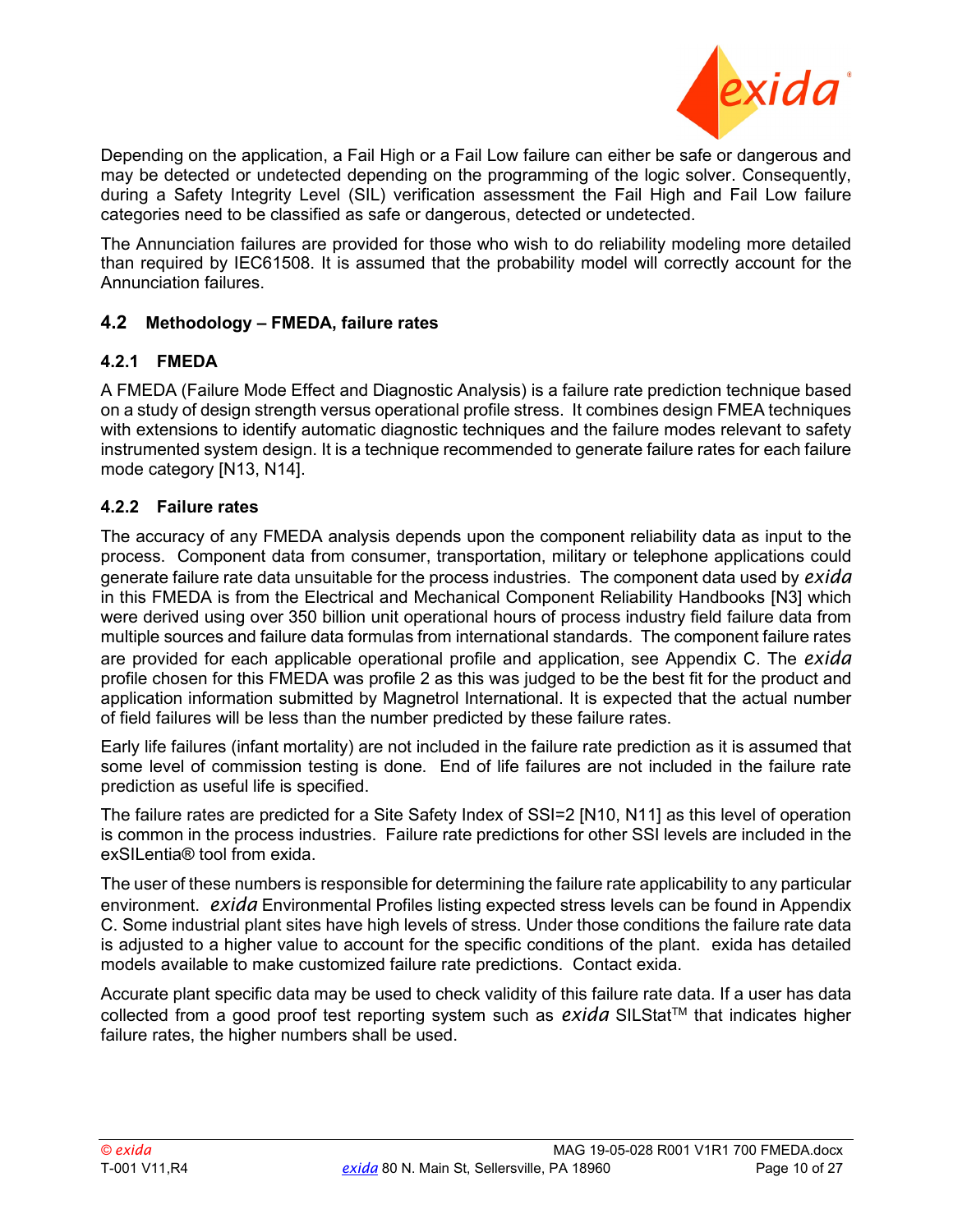

#### <span id="page-10-0"></span>**4.3 Assumptions**

The following assumptions have been made during the Failure Modes, Effects, and Diagnostic Analysis of the Model 700.

- The worst-case assumption of a series system is made. Therefore, only a single component failure will fail the entire Model 700 and propagation of failures is not relevant.
- Failure rates are constant for the useful life period.
- Any product component that cannot influence the safety function (feedback immune) is excluded. All components that are part of the safety function including those needed for normal operation are included in the analysis.
- The stress levels are specified in the *exida* Profile used for the analysis are limited by the manufacturer's published ratings.
- Practical fault insertion tests have been used when applicable to demonstrate the correctness of the FMEDA results.
- The HART protocol is only used for setup, calibration, and diagnostics purposes, not for safety critical operation.
- The application program in the logic solver is constructed in such a way that Fail High and Fail Low failures are detected regardless of the effect, safe or dangerous, on the safety function.
- Materials are compatible with process conditions.
- The device is installed and operated per manufacturer's instructions.
- External power supply failure rates are not included.
- Worst-case internal fault detection time is 15 seconds.

#### <span id="page-10-1"></span>**4.4 Results**

Using reliability data extracted from the *exida* Electrical and Mechanical Component Reliability Handbook the following failure rates resulted from the Model 700 FMEDA.

[Table 3](#page-11-0) lists the failure rates for the Model 700 with a Site Safety Index (SSI) of 2 (good site maintenance practices). See [Appendix E](#page-25-0) for an explanation of SSI and the failure rates for SSI of 4 (ideal maintenance practices).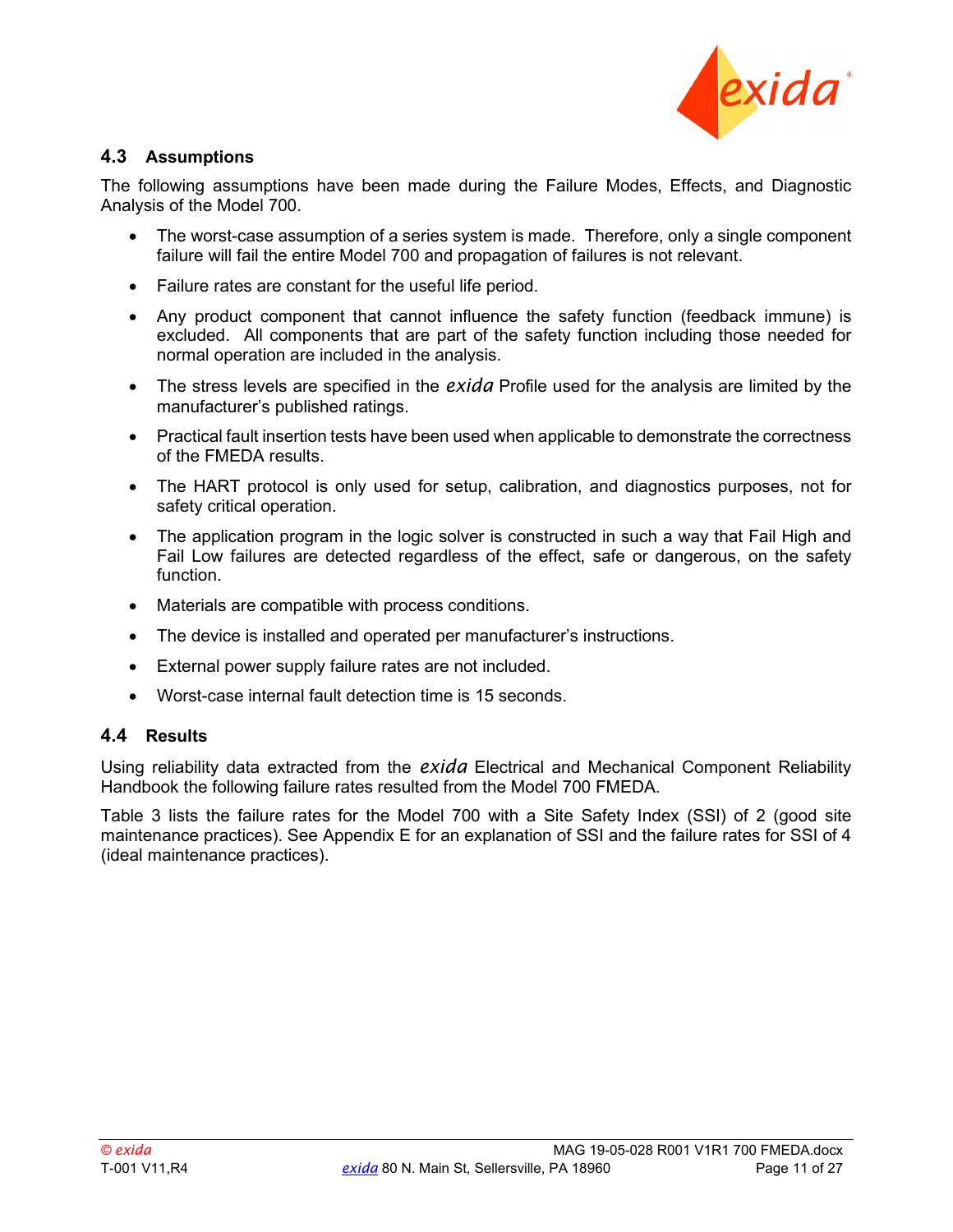

| able 3 Failure rates with Good Maintenance Assumptions in Fill @ SSI=2 |                           |     |  |  |
|------------------------------------------------------------------------|---------------------------|-----|--|--|
| <b>Failure Category</b>                                                | <b>Failure Rate (FIT)</b> |     |  |  |
| <b>Fail Safe Undetected</b>                                            |                           | 63  |  |  |
| <b>Fail Dangerous Detected</b>                                         |                           | 672 |  |  |
| Fail Detected (detected by internal diagnostics)                       | 528                       |     |  |  |
| Fail High (detected by logic solver)                                   | 72                        |     |  |  |
| Fail Low (detected by logic solver)                                    | 72                        |     |  |  |
| <b>Fail Dangerous Undetected</b>                                       |                           | 60  |  |  |
| No Effect                                                              |                           | 498 |  |  |
| <b>Annunciation Undetected</b>                                         |                           | 29  |  |  |

<span id="page-11-0"></span>**Table 3 Failure rates with Good Maintenance Assumptions in FIT @ SSI=2**

<span id="page-11-1"></span>[Table 4](#page-11-1) lists the failure rates for the Model 700 according to IEC 61508.

#### **Table 4 Failure rates with Good Maintenance Assumptions in FIT @ SSI=2 according to IEC 61508**

| <b>Application/Device/Configuration</b> | Asd | Asu` | <b>A</b> DD | <b>ADU</b> |             |           |
|-----------------------------------------|-----|------|-------------|------------|-------------|-----------|
| Model 700                               |     | 63   |             | 60         | 527<br>ا ےں | .4%<br>92 |

Where:

 $\lambda_{SD}$  = Fail Safe Detected  $\lambda_{\text{SU}}$  = Fail Safe Undetected  $\lambda_{DD}$  = Fail Dangerous Detected  $\lambda_{DU}$  = Fail Dangerous Undetected  $#$  = No Effect Failures E = External Leaks

The External Leak failure rates are a subset of the No Effect failure rates, the total No Effect failure rate is the sum of the listed No Effect and External Leak rates. External leakage failure rates do not directly contribute to the reliability of the valve but should be reviewed for secondary safety and environmental issues.

These failure rates are valid for the useful lifetime of the product, see [Appendix A.](#page-16-0)

According to IEC 61508-2 the architectural constraints of an element must be determined. This can be done by following the 1<sub>H</sub> approach according to 7.4.4.2 of IEC 61508-2 or the 2<sub>H</sub> approach according to 7.4.4.3 of IEC 61508-2, or the approach according to IEC 61511:2016 which is based on  $2_H$  (see Section [5.2\)](#page-12-0).

 $3$  It is important to realize that the No Effect failures are no longer included in the Safe Undetected failure category according to IEC 61508, ed2, 2010.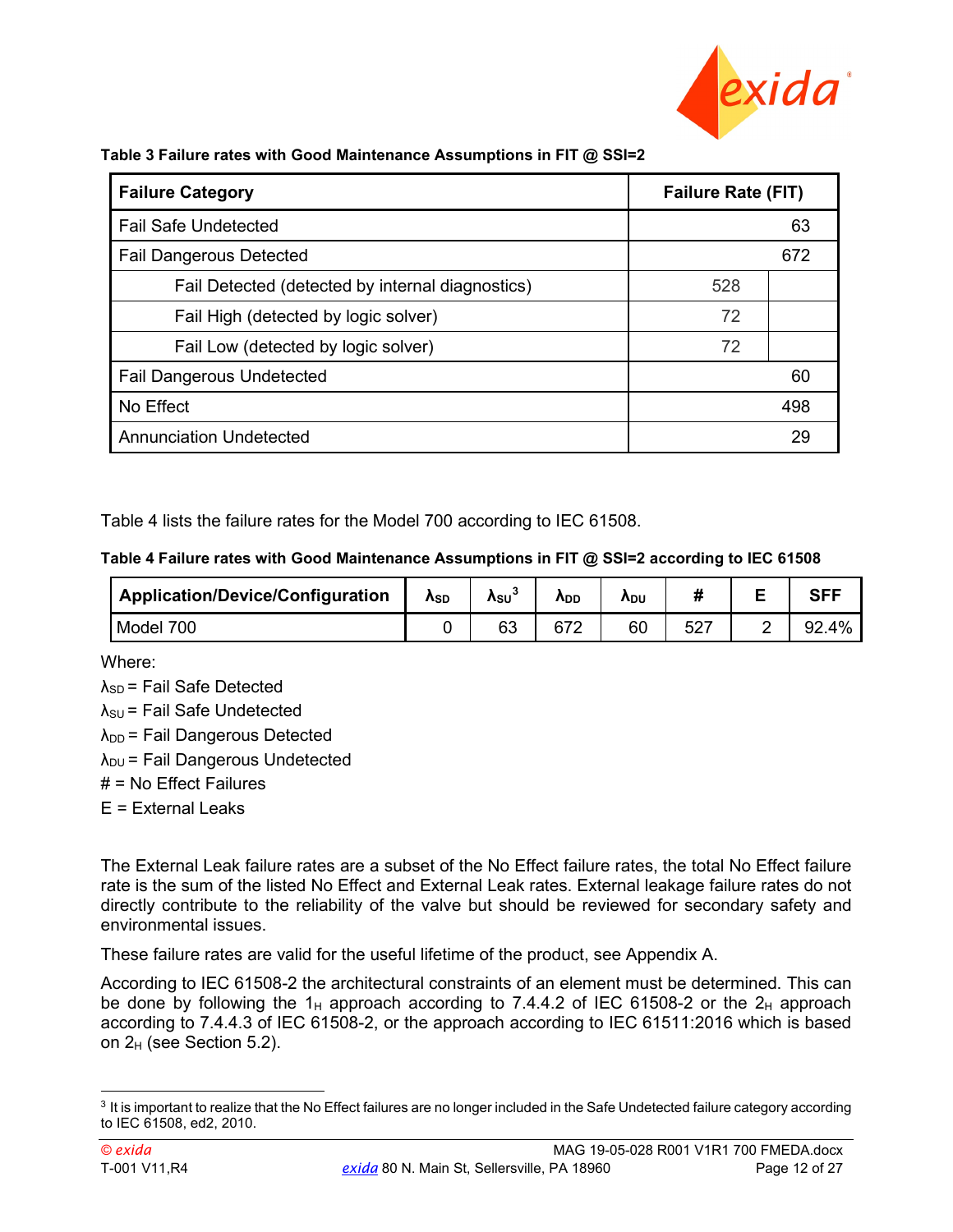

The  $1_H$  approach involves calculating the Safe Failure Fraction for the entire element.

The  $2_H$  approach involves assessment of the reliability data for the entire element according to 7.4.4.3.3 of IEC 61508-2.

The failure rate data used for this analysis meet the  $exida$  criteria for Route  $2<sub>H</sub>$  which is more stringent than IEC 61508-2. Therefore, the Model 700 meets the hardware architectural constraints for up to SIL 2 at HFT=0 (or SIL 3  $@$  HFT=1) when the listed failure rates are used.

The architectural constraint type for the Model 700 is A. The hardware fault tolerance of the device is 0. The SIS designer is responsible for meeting other requirements of applicable standards for any given SIL.

[Table 9](#page-26-1) lists the failure rates for the Model 700 according to IEC 61508 with a Site Safety Index (SSI) of 4 (perfect site maintenance practices). This data should not be used for SIL verification and is provided only for comparison with other analysis than has assumed perfect maintenance. See [Appendix E](#page-25-0) for an explanation of SSI.

### <span id="page-12-1"></span>**5 Using the FMEDA Results**

<span id="page-12-2"></span>The following section(s) describe how to apply the results of the FMEDA.

#### **5.1 PFDavg calculation Model 700**

Using the failure rate data displayed in section [4.4,](#page-10-1) and the failure rate data for the associated element devices, an average the Probability of Failure on Demand (PFD<sub>avg</sub>) calculation can be performed for the element.

Probability of Failure on Demand (PFD<sub>avg</sub>) calculation uses several parameters, many of which are determined by the particular application and the operational policies of each site. Some parameters are product specific and the responsibility of the manufacturer. Those manufacturer specific parameters are given in this third-party report.

Probability of Failure on Demand (PFD<sub>avg</sub>) calculation is the responsibility of the owner/operator of a process and is often delegated to the SIF designer. Product manufacturers can only provide a PFD<sub>avg</sub> by making many assumptions about the application and operational policies of a site. Therefore, use of these numbers requires complete knowledge of the assumptions and a match with the actual application and site.

Probability of Failure on Demand (PFD<sub>avg</sub>) calculation is best accomplished with *exida's* exSILentia tool. Se[e Appendix D](#page-21-0) for a complete description of how to determine the Safety Integrity Level for an element. The mission time used for the calculation depends on the  $PFD<sub>ava</sub>$  target and the useful life of the product. The failure rates and the proof test coverage for the element are required to perform the PFD<sub>avg</sub> calculation. The proof test coverage for the suggested proof test are listed in Appendix [B.](#page-17-0)

### <span id="page-12-0"></span>**5.2** *exida* **Route 2H Criteria**

<span id="page-12-3"></span>IEC 61508, ed2, 2010 describes the Route  $2_H$  alternative to Route  $1_H$  architectural constraints. The standard states:

"based on data collected in accordance with published standards (e.g., IEC 60300-3-2: or ISO 14224); and, be evaluated according to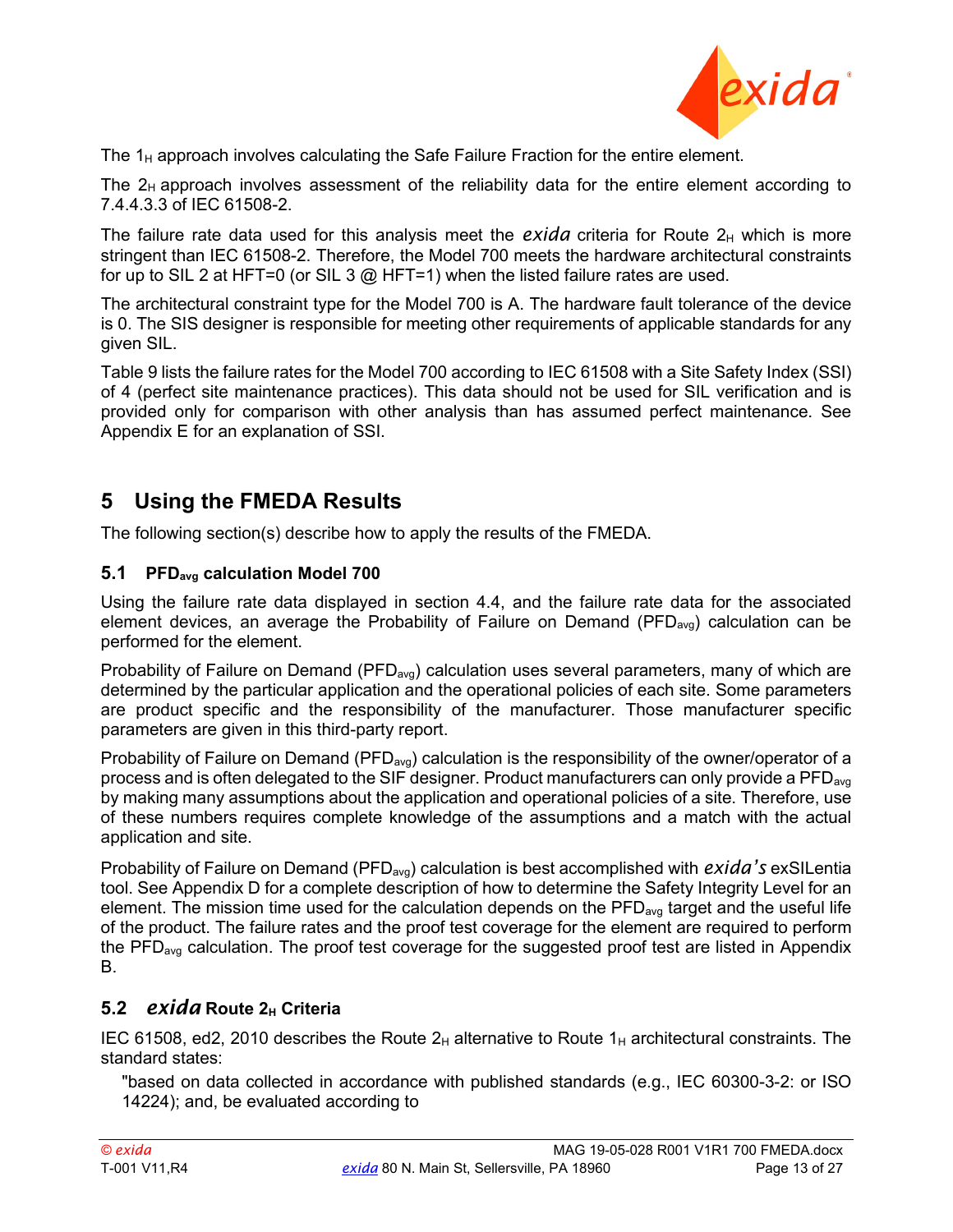

- the amount of field feedback; and
- the exercise of **expert judgment**; and when needed
- the undertake of specific tests,

in order to estimate the average and the uncertainty level (e.g., the 90% confidence interval or the probability distribution) of each reliability parameter (e.g., failure rate) used in the calculations."

*exida* has interpreted this to mean not just a simple 90% confidence level in the uncertainty analysis, but a high confidence level in the entire data collection process. As IEC 61508, ed2, 2010 does not give detailed criteria for Route 2<sub>H</sub>, *exida* has established the following:

1. field unit operational hours of 100,000,000 per each component; and

2. a device and all its components have been installed in the field for one year or more; and

3. operational hours are counted only when the data collection process has been audited for correctness and completeness; and

- 4. failure definitions, especially "random" vs. "systematic" [N9] are checked by *exida*; and
- 5. every component used in an FMEDA meets the above criteria.

This set of requirements is chosen to assure high integrity failure data suitable for safety integrity verification [\[N12\].](#page-5-3)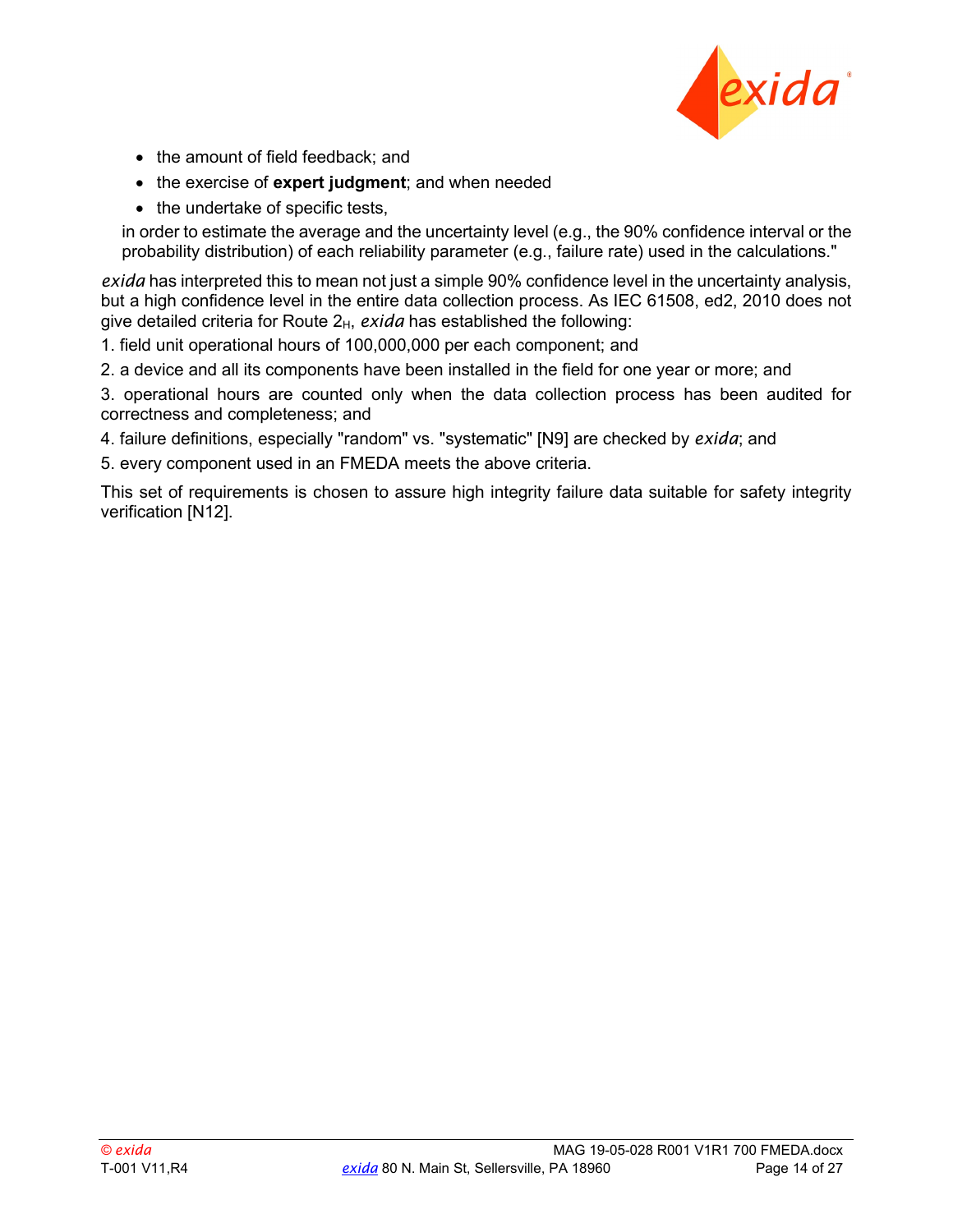

### <span id="page-14-0"></span>**6 Terms and Definitions**

| <b>Automatic Diagnostics</b> | Tests performed online internally by the device or, if specified,<br>externally by another device without manual intervention.                                                                                         |  |  |  |  |  |
|------------------------------|------------------------------------------------------------------------------------------------------------------------------------------------------------------------------------------------------------------------|--|--|--|--|--|
| exida criteria               | A conservative approach to arriving at failure rates suitable for use in<br>hardware evaluations utilizing the $2_H$ Route in IEC 61508-2.                                                                             |  |  |  |  |  |
| <b>Fault tolerance</b>       | Ability of a functional unit to continue to perform a required function in<br>the presence of faults or errors (IEC 61508-4, 3.6.3).                                                                                   |  |  |  |  |  |
| <b>FIT</b>                   | Failure in Time (1x10 <sup>-9</sup> failures per hour)                                                                                                                                                                 |  |  |  |  |  |
| <b>FMEDA</b>                 | <b>Failure Mode Effect and Diagnostic Analysis</b>                                                                                                                                                                     |  |  |  |  |  |
| <b>HFT</b>                   | <b>Hardware Fault Tolerance</b>                                                                                                                                                                                        |  |  |  |  |  |
| PFD <sub>avg</sub>           | Average Probability of Failure on Demand                                                                                                                                                                               |  |  |  |  |  |
| <b>SFF</b>                   | Safe Failure Fraction, summarizes the fraction of failures which lead<br>to a safe state plus the fraction of failures which will be detected by<br>automatic diagnostic measures and lead to a defined safety action. |  |  |  |  |  |
| <b>SIF</b>                   | <b>Safety Instrumented Function</b>                                                                                                                                                                                    |  |  |  |  |  |
| <b>SIL</b>                   | Safety Integrity Level                                                                                                                                                                                                 |  |  |  |  |  |
| <b>SIS</b>                   | Safety Instrumented System - Implementation of one or more Safety<br>Instrumented Functions. A SIS is composed of any combination of<br>sensor(s), logic solver(s), and final element(s).                              |  |  |  |  |  |
| Type A element               | "Non-Complex" element (using discrete components); for details see<br>7.4.4.1.2 of IEC 61508-2                                                                                                                         |  |  |  |  |  |
| Type B element               | "Complex" element (using complex components such as micro<br>controllers or programmable logic); for details see 7.4.4.1.3 of IEC<br>61508-2                                                                           |  |  |  |  |  |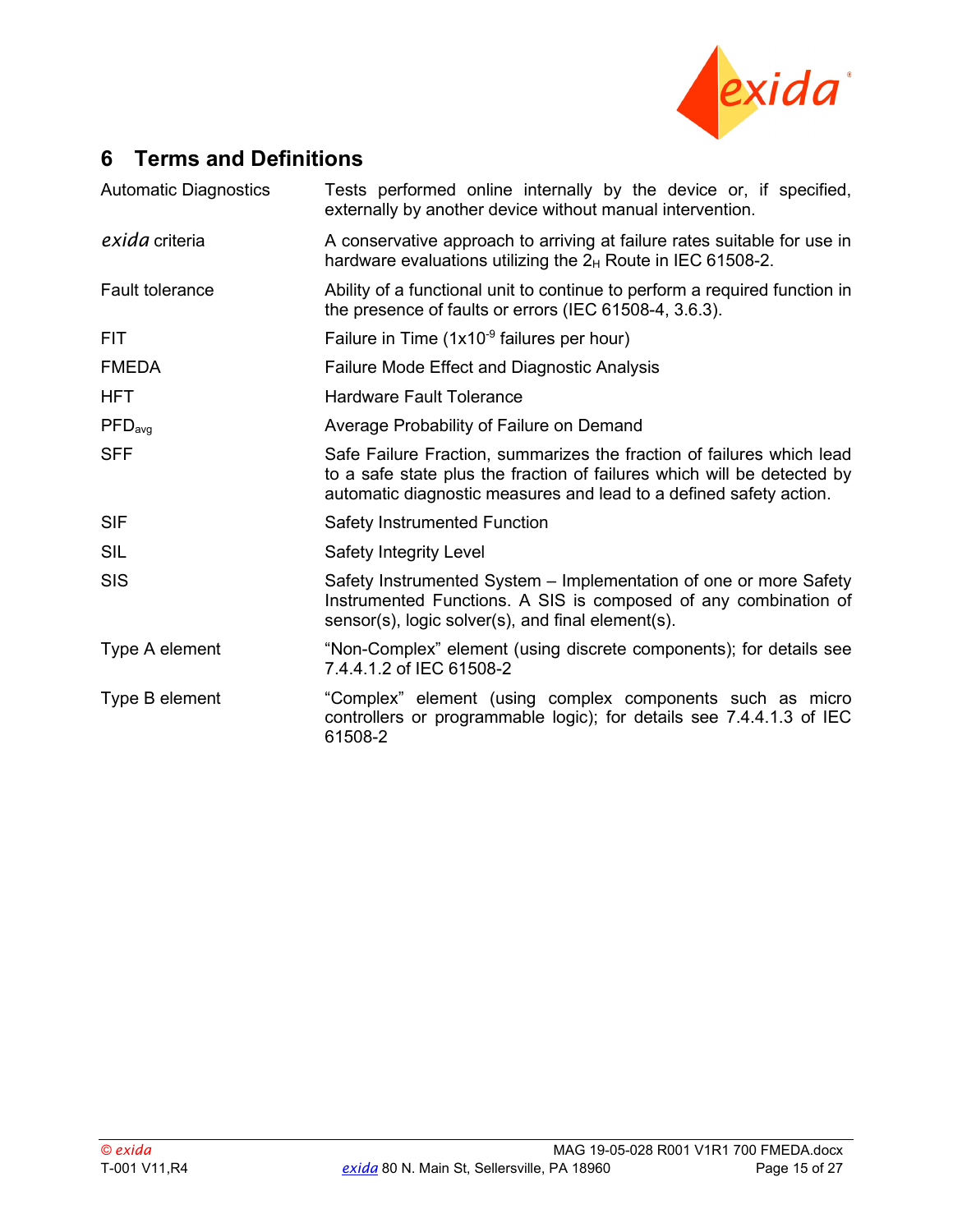

### <span id="page-15-0"></span>**7 Status of the Document**

### <span id="page-15-1"></span>**7.1 Liability**

*exida* prepares FMEDA reports based on methods advocated in International standards. Failure rates are obtained from a collection of industrial databases. *exida* accepts no liability whatsoever for the use of these numbers or for the correctness of the standards on which the general calculation methods are based.

Due to future potential changes in the standards, product design changes, best available information and best practices, the current FMEDA results presented in this report may not be fully consistent with results that would be presented for the identical model number product at some future time. As a leader in the functional safety marketplace, *exida* is actively involved in evolving best practices prior to official release of updated standards so that our reports effectively anticipate any known changes. In addition, most changes are anticipated to be incremental in nature and results reported within the previous three-year period should be sufficient for current usage without significant question.

Most products also tend to undergo incremental changes over time. If an *exida* FMEDA has not been updated within the last three years, contact the product vendor to verify the current validity of the results.

#### <span id="page-15-2"></span>**7.2 Version History**

| <b>Contract</b><br><b>Number</b> | <b>Report Number</b>    | <b>Revision Notes</b> |
|----------------------------------|-------------------------|-----------------------|
| Q19/05-028                       | MAG 19/05-028 R001 V1R1 | Released              |
| Q19/05-028                       | MAG 19/05-028 R001 V0R1 | Initial draft         |

Reviewer: Ted Stewart, *exida*, February 7, 2020

<span id="page-15-3"></span>Status: Released, Date

#### **7.3 Future enhancements**

<span id="page-15-4"></span>At request of client.

#### **7.4 Release signatures**

Rudolf P. Chalupa

Rudolf P. Chalupa, CFSE, Senior Safety Engineer

Ted E. Stewart, CFSP, exidaCSP Program Development & Compliance Manager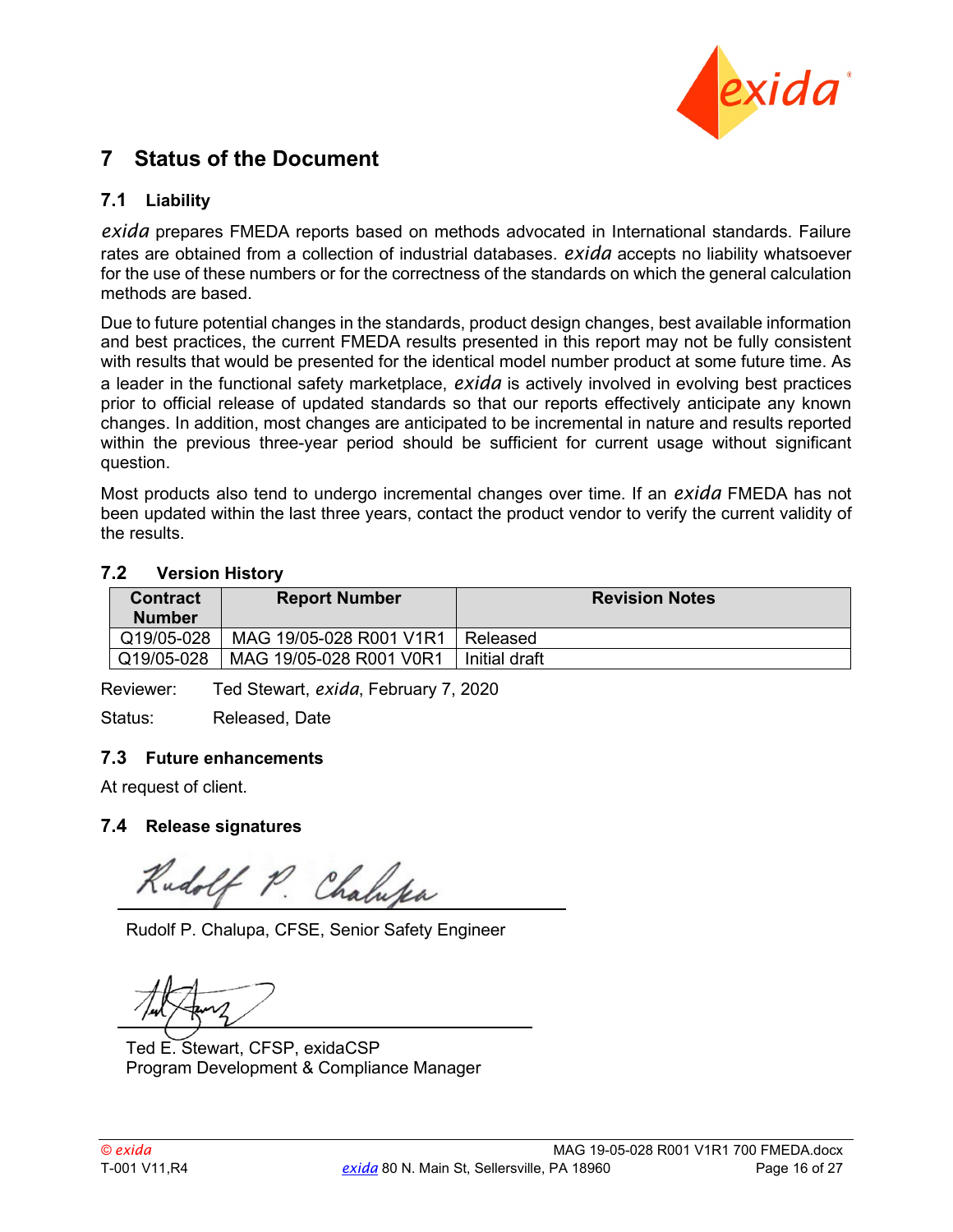

## <span id="page-16-0"></span>**Appendix A Lifetime of Critical Components**

According to section 7.4.9.5 of IEC 61508-2, a useful lifetime, based on experience, should be determined and used to replace equipment before the end of useful life.

Although a constant failure rate is assumed by the exida FMEDA prediction method (see section [4.2.2\)](#page-9-0) this only applies provided that the useful lifetime<sup>[4](#page-18-0)</sup> of components is not exceeded. Beyond their useful lifetime, the result of the probabilistic calculation method is likely optimistic, as the probability of failure significantly increases with time. The useful lifetime is highly dependent on the subsystem itself and its operating conditions.

[Table 5](#page-16-1) shows which components are contributing to the dangerous undetected failure rate and therefore to the  $PFD_{avg}$  calculation and what their estimated useful lifetime is.

#### <span id="page-16-1"></span>**Table 5 Useful lifetime of components contributing to dangerous undetected failure rate**

| <b>Component</b>                                                    | <b>Useful Life</b>    |
|---------------------------------------------------------------------|-----------------------|
| Capacitor (electrolytic) - Tantalum electrolytic, solid electrolyte | Approx. 500,000 hours |

It is the responsibility of the end user to maintain and operate the Model 700 per manufacturer's instructions. Furthermore, regular inspection should show that all components are clean and free from damage.

The limiting factors with regard to the useful lifetime of the system are the Tantalum electrolytic capacitors. Therefore, the useful is predicted to be 50 years.

When plant experience indicates a shorter useful lifetime than indicated in this appendix, the number based on plant experience should be used.

 $4$  Useful lifetime is a reliability engineering term that describes the operational time interval where the failure rate of a device is relatively constant. It is not a term which covers product obsolescence, warranty, or other commercial issues.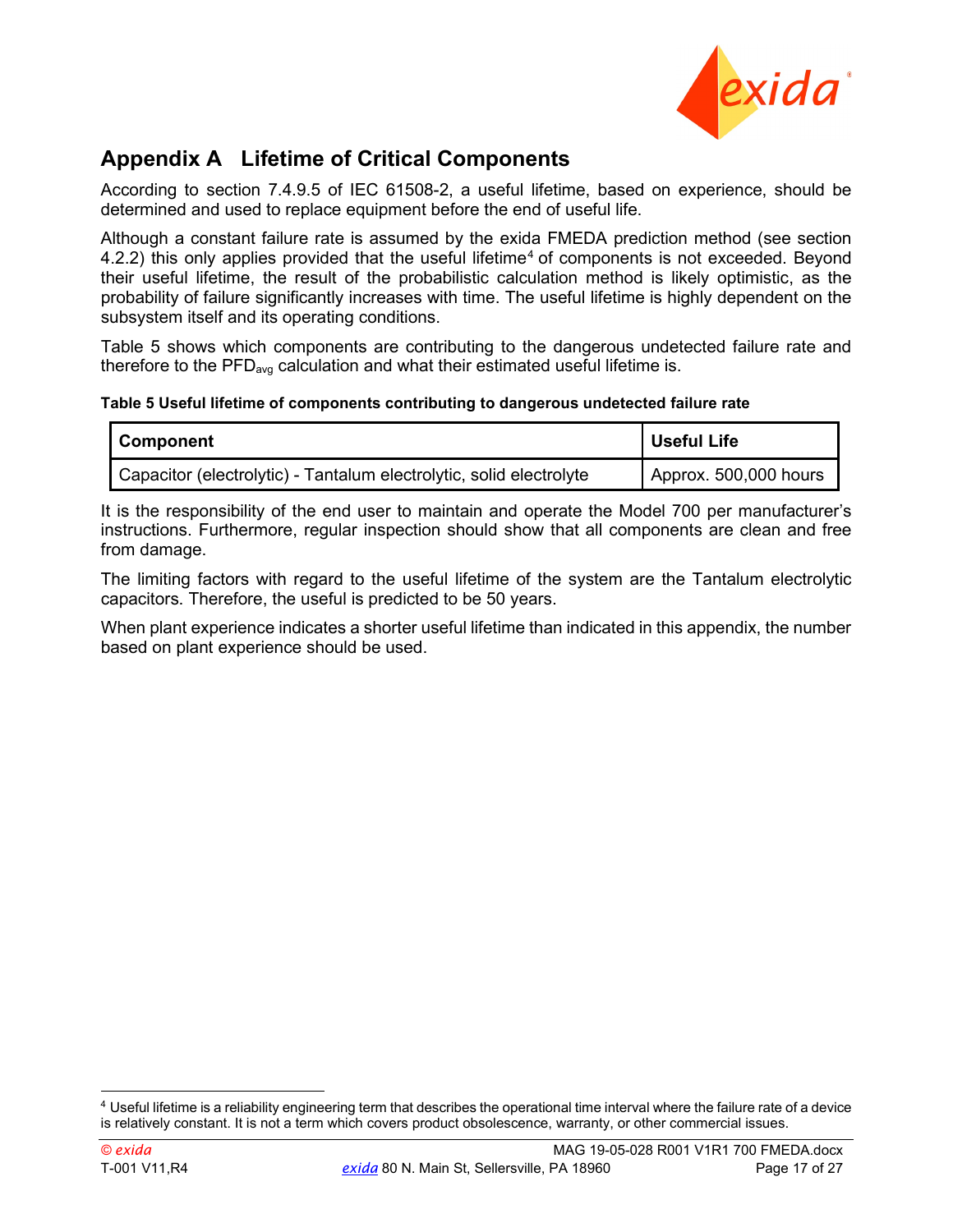

### <span id="page-17-0"></span>**Appendix B Proof Tests to Reveal Dangerous Undetected Faults**

According to section 7.4.5.2 f) of IEC 61508-2 proof tests shall be undertaken to reveal dangerous faults which are undetected by automatic diagnostic tests. This means that it is necessary to specify how dangerous undetected faults which have been noted during the Failure Modes, Effects, and Diagnostic Analysis can be detected during proof testing.

#### <span id="page-17-1"></span>**B.1 Suggested Proof Test**

The suggested proof test described in

<span id="page-17-2"></span>**[Table 6](#page-17-2)** will detect 84% of possible DU failures in the Model 700.

#### **Table 6 Suggested Proof Test – Transmitter**

(see next page)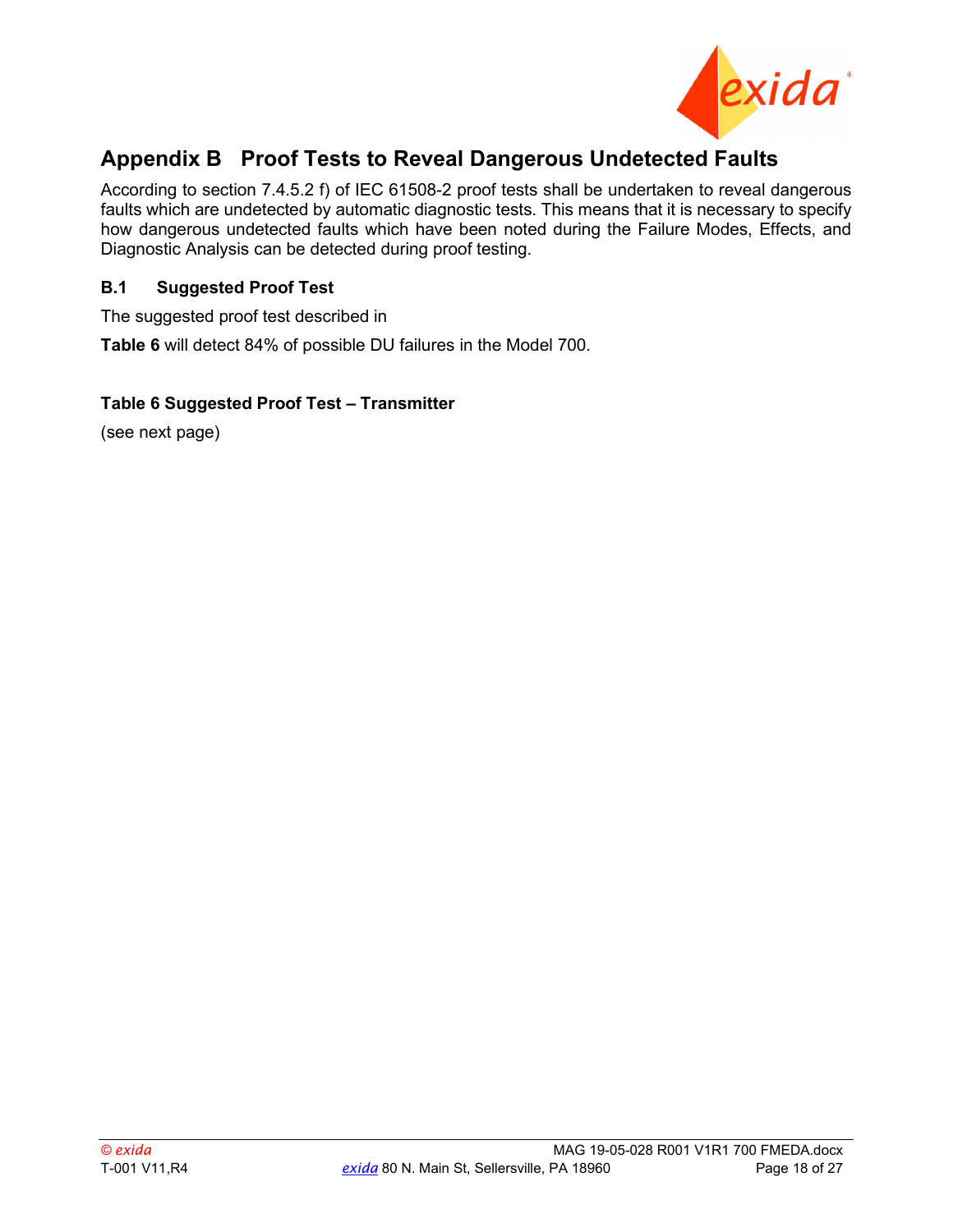

<span id="page-18-0"></span>

| <b>Step</b> | <b>Action</b>                                                                                                                                                                                                                                                                                                                                                                                            |
|-------------|----------------------------------------------------------------------------------------------------------------------------------------------------------------------------------------------------------------------------------------------------------------------------------------------------------------------------------------------------------------------------------------------------------|
| 1.          | Bypass the PLC or take other action to avoid a false trip.                                                                                                                                                                                                                                                                                                                                               |
| 2.          | Inspect the Unit in detail outside and inside for physical damage or evidence of<br>environmental or process leaks.                                                                                                                                                                                                                                                                                      |
|             | Inspect the exterior of the Unit housing. If there is any evidence of physical<br>a)<br>damage that may impact the integrity of the housing and the environmental<br>protection, the unit should be repaired or replaced.                                                                                                                                                                                |
|             | Inspect the interior of the Unit. Any evidence of moisture, from process or environment,<br>is an indication of housing damage, and the unit should be repaired or replaced.                                                                                                                                                                                                                             |
| 3.          | Use the Unit's DIAGNOSTICS menu to observe Present Status, and review EVENT<br>HISTORY in the Event Log. Up to 10 events are stored. The events will be date and time<br>stamped if the internal clock is set and running. It is suggested that the internal clock be<br>set at the time of commissioning of the unit. If the clock is set at the time of the proof<br>test, event times are calculated. |
|             | a) Choose the menu DIAGNOSTICS / Present Status.                                                                                                                                                                                                                                                                                                                                                         |
|             | Present Status should be OK.<br>L.<br>b) Choose the menu DIAGNOSTICS / EVENT HISTORY / Event Log<br>Any FAULT or WARNING messages must be investigated and<br>L.<br>understood.                                                                                                                                                                                                                          |
|             | Corrective actions should be taken for FAULT messages.                                                                                                                                                                                                                                                                                                                                                   |
| 4.          | Use the DIAGNOSTICS menu to perform a "CURRENT LOOP TEST". Choose the menu<br>DIAGNOSTICS / ADVANCED DIAGNOSTICS / TRANSMITTER TESTS / Analog<br>Output Test to change the output loop current and confirm the actual current matches<br>the value chosen.                                                                                                                                               |
|             | a) Send a HART command to the transmitter (or use the local interface) to go<br>to the high alarm current output, 22mA, and verify that the analog current<br>reaches that value.                                                                                                                                                                                                                        |
|             | This step tests for compliance voltage problems such as low supply<br>i.<br>voltage or increased wiring resistance.                                                                                                                                                                                                                                                                                      |
|             | This also tests for current loop control circuitry and adjustment<br>ii.<br>problems.                                                                                                                                                                                                                                                                                                                    |
|             | b) Send a HART command to the transmitter (or use the local interface) to go<br>to the low alarm current output, 3.6mA, and verify that the analog current<br>reaches that value.                                                                                                                                                                                                                        |
|             | This step tests for high quiescent current and supply voltage<br>i.<br>problems.<br>This also tests for current loop control circuitry and adjustment<br>ii.                                                                                                                                                                                                                                             |
|             | problems.                                                                                                                                                                                                                                                                                                                                                                                                |
|             | Exit the "Analog Output Test" and confirm that the output returns to original state, with<br>the proper loop current as indicated and controlled by the unit.                                                                                                                                                                                                                                            |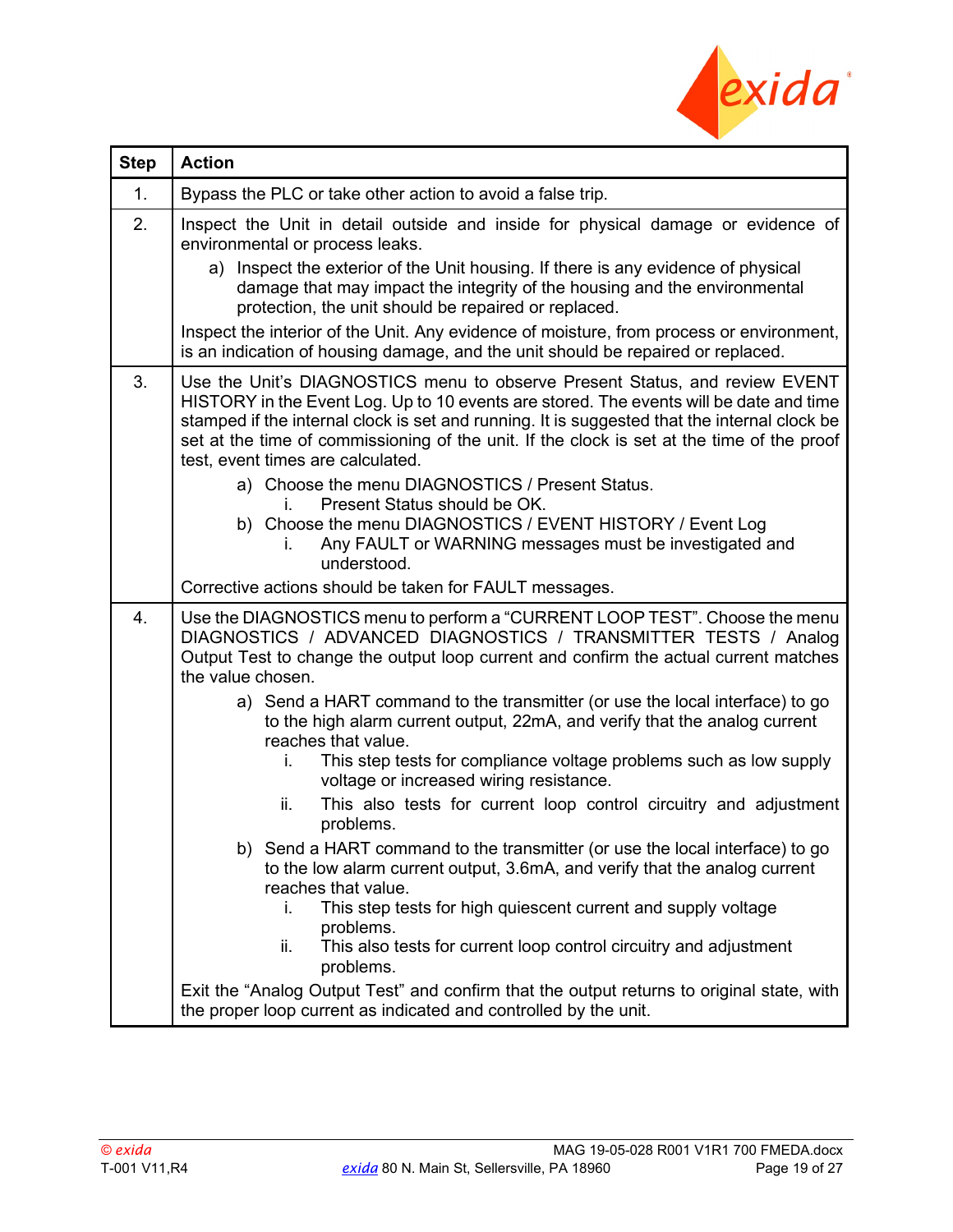

| 5.  | Use the DIAGNOSTICS menu to observe the present Echo Curve. Confirm that the<br>ECHO Waveform is normal. The echo curve is dependent on the type of probe used,<br>the installation conditions and the level of process on the probe. Comparison of the<br>present Echo curve to one stored at the time of commissioning the unit gives additional<br>confidence of the normal operation of the unit. Use of the DTM and digital<br>communications is necessary for comparison of echo curves.                                                                                                                                                                                                                                                                                                                                                                                           |
|-----|------------------------------------------------------------------------------------------------------------------------------------------------------------------------------------------------------------------------------------------------------------------------------------------------------------------------------------------------------------------------------------------------------------------------------------------------------------------------------------------------------------------------------------------------------------------------------------------------------------------------------------------------------------------------------------------------------------------------------------------------------------------------------------------------------------------------------------------------------------------------------------------|
|     | a) Choose the menu DIAGNOSTICS / ECHO CURVES / View Echo Curve<br>Observe the present Echo Curve, identify the characteristic portions<br>Ĺ.<br>of the waveform related to the FIDUCIAL, Process level, End of<br>Probe and other features.<br>ii.<br>Confirm that the FIDUCIAL appears acceptable. Confirm that<br>FIDUCIAL is located where expected.<br>Confirm that the signal from the process level appears normal and is<br>iii.<br>located as expected.<br>Verify that the baseline of the waveform is smooth and flat.<br>iv.<br>Compare to Echo curve from commissioning in the FIDUCIAL area.<br>v.<br>b) Access the Fiducial Ticks and Fiducial Strength values in the menu<br>DIAGNOSTICS / ADVANCED DIAGNOSTICS / INTERNAL VALUES<br>Observe and record:<br>Ĺ.<br>1. Fiducial Ticks<br>2. Fiducial Strength<br>Confirm that these values match the previous values.<br>ii. |
|     | 1. Fiducial Ticks change less than +/- 100<br>2. Fiducial Strength changes less than +/- 15                                                                                                                                                                                                                                                                                                                                                                                                                                                                                                                                                                                                                                                                                                                                                                                              |
| 6.  | Perform 2-point calibration check of the transmitter by applying level to two points on the<br>probe and compare the transmitter display reading and the current level value to a<br>known reference measurement.                                                                                                                                                                                                                                                                                                                                                                                                                                                                                                                                                                                                                                                                        |
| 7.  | If the calibration is correct the proof test is complete. Proceed to step 9                                                                                                                                                                                                                                                                                                                                                                                                                                                                                                                                                                                                                                                                                                                                                                                                              |
| 8.  | If the calibration is incorrect, remove the transmitter and probe from the process. Inspect<br>the probe for build-up or clogging. Clean the probe, if necessary. Perform a bench<br>calibration check by shorting the probe at two points. Measure the level from the bottom<br>of the probe to the two points and compare to the transmitter display and current level<br>readings.<br>a) If the calibration is off by more than 2%, call the factory for assistance.<br>b. If the calibration is correct, the proof test is complete.<br>b)<br>c. Re-install the probe and transmitter.                                                                                                                                                                                                                                                                                               |
| 9.  | Restore loop to full operation.                                                                                                                                                                                                                                                                                                                                                                                                                                                                                                                                                                                                                                                                                                                                                                                                                                                          |
| 10. | Remove the bypass from the safety PLC or otherwise restore normal operation.                                                                                                                                                                                                                                                                                                                                                                                                                                                                                                                                                                                                                                                                                                                                                                                                             |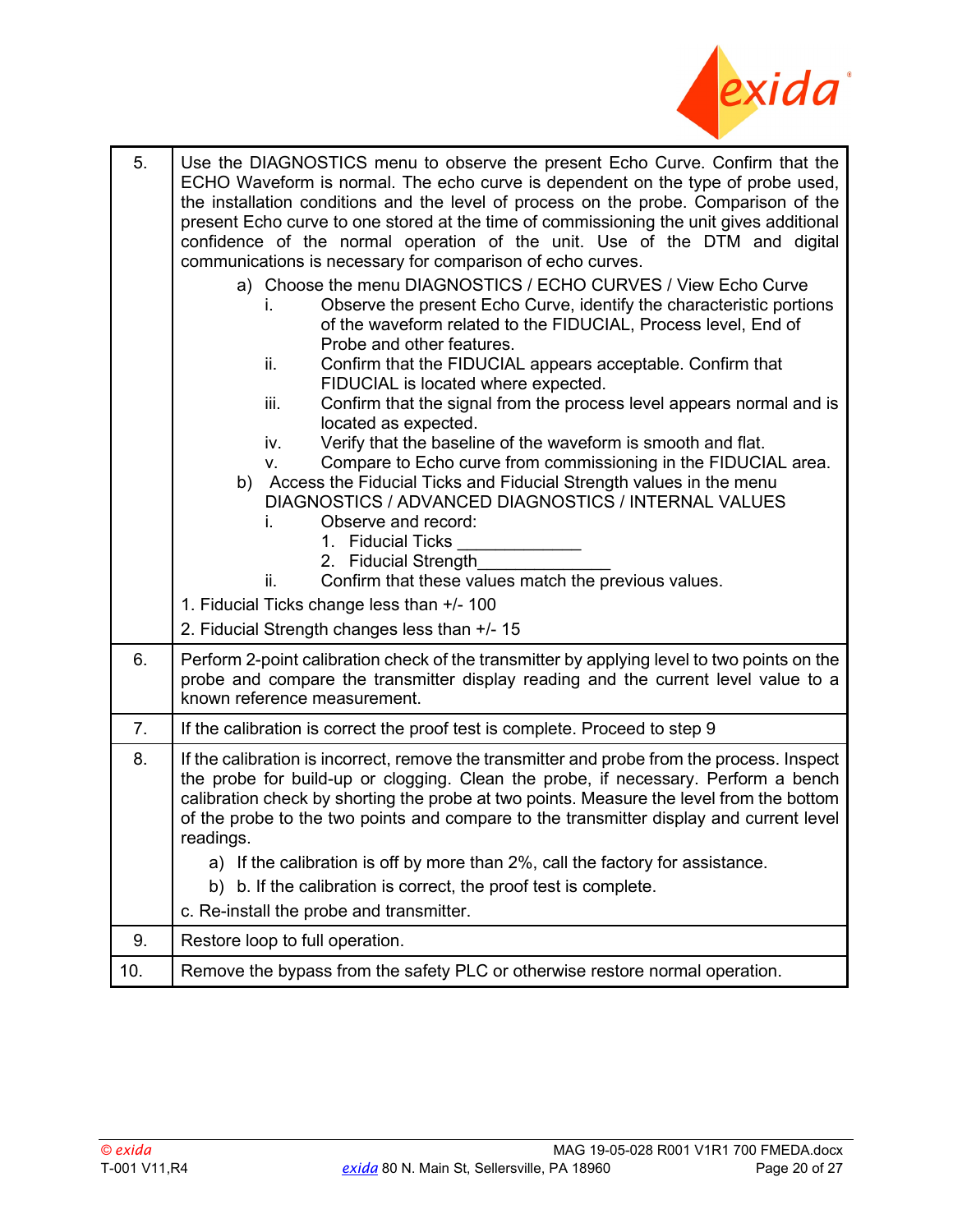

## <span id="page-20-0"></span>**Appendix C** *exida* **Environmental Profiles**

|  |  | Table 7 <i>exida</i> Environmental Profiles |  |
|--|--|---------------------------------------------|--|
|--|--|---------------------------------------------|--|

| exida Profile                                                                             | 1                                             | $\overline{2}$                                          | $\overline{\mathbf{3}}$                            | $\overline{\mathbf{4}}$ | 5                                              | 6                      |  |
|-------------------------------------------------------------------------------------------|-----------------------------------------------|---------------------------------------------------------|----------------------------------------------------|-------------------------|------------------------------------------------|------------------------|--|
| <b>Description</b><br>(Electrical)                                                        | Cabinet<br>mounted/<br>Climate<br>Controlled  | Low<br>Power<br>Field<br>Mounted<br>no self-<br>heating | General<br>Field<br>Mounted<br>self-heating        | Offshore<br>Subsea      |                                                | N/A                    |  |
| <b>Description</b><br>(Mechanical)                                                        | Cabinet<br>mounted/<br>Climate<br>Controlled  | General<br>Field<br>Mounted                             | General<br>Field<br>Mounted                        | Subsea                  | Offshore                                       | Process<br>Wetted      |  |
| IEC 60654-1 Profile                                                                       | <b>B2</b>                                     | C <sub>3</sub><br>also<br>applicable<br>for D1          | C <sub>3</sub><br>also<br>applicable<br>for D1     | N/A                     | C <sub>3</sub><br>also<br>applicable<br>for D1 | N/A                    |  |
| <b>Average Ambient</b><br><b>Temperature</b>                                              | 30 C                                          | 25 C                                                    | 25 C                                               | 5 C                     | 25 C                                           | 25 C                   |  |
| <b>Average Internal</b><br><b>Temperature</b>                                             | 60 C                                          | 30 C                                                    | 45 C                                               | 5 C                     | 45 C                                           | Process<br>Fluid Temp. |  |
| <b>Daily Temperature</b><br><b>Excursion (pk-pk)</b>                                      | 5 C                                           | 25 C                                                    | 25 C                                               | 0 C                     | 25 C                                           | N/A                    |  |
| <b>Seasonal Temperature</b><br><b>Excursion</b><br>(winter average vs.<br>summer average) | 5 C                                           | 40 C                                                    | 40 C                                               | 2 C                     | 40 C                                           | N/A                    |  |
| <b>Exposed to Elements /</b><br><b>Weather Conditions</b>                                 | <b>No</b>                                     | Yes                                                     | Yes                                                | Yes<br>Yes              |                                                | Yes                    |  |
| Humidity <sup>5</sup>                                                                     | 0-95%<br>Non-<br>Condensing                   | 0-100%<br>Condensing                                    | 0-100%<br>Condensing                               | 0-100%<br>Condensing    | 0-100%<br>Condensing                           | N/A                    |  |
| Shock <sup>6</sup>                                                                        | 10 <sub>g</sub>                               | 15 <sub>g</sub>                                         | 15 <sub>g</sub>                                    | 15 <sub>g</sub>         | 15 <sub>g</sub>                                | N/A                    |  |
| Vibration <sup>7</sup>                                                                    | 2g                                            | 3 <sub>g</sub>                                          | 3 <sub>q</sub>                                     | 3 <sub>g</sub>          | 3 <sub>q</sub>                                 | N/A                    |  |
| <b>Chemical Corrosion<sup>8</sup></b>                                                     | G <sub>2</sub>                                | G <sub>3</sub>                                          | G <sub>3</sub><br>G <sub>3</sub><br>G <sub>3</sub> |                         |                                                | Compatible<br>Material |  |
| Surge <sup>9</sup>                                                                        |                                               |                                                         |                                                    |                         |                                                |                        |  |
| Line-Line                                                                                 | $0.5$ kV                                      | $0.5$ kV                                                | $0.5$ kV                                           | $0.5$ kV                | $0.5$ kV                                       | N/A                    |  |
| Line-Ground                                                                               | 1 kV                                          | 1 kV                                                    | 1 kV                                               | 1 kV                    | 1 kV                                           |                        |  |
| <b>EMI Susceptibility<sup>10</sup></b>                                                    |                                               |                                                         |                                                    |                         |                                                |                        |  |
| 80 MHz to 1.4 GHz                                                                         | 10 V/m                                        | 10 V/m                                                  | 10 V/m                                             | 10 V/m                  | 10 V/m                                         |                        |  |
|                                                                                           | 3 V/m<br>3 V/m<br>3 V/m<br>1.4 GHz to 2.0 GHz |                                                         |                                                    | 3 V/m                   | 3 V/m                                          | N/A                    |  |
| 2.0Ghz to 2.7 GHz                                                                         | 1 V/m                                         | 1 V/m                                                   | 1 V/m                                              | 1 V/m                   | 1 V/m                                          |                        |  |
| ESD $(Air)^{11}$                                                                          | 6 kV                                          | 6 kV                                                    | 6 kV                                               | 6 kV                    | 6 kV                                           | N/A                    |  |

<sup>5</sup> Humidity rating per IEC 60068-2-3

<sup>6</sup> Shock rating per IEC 60068-2-27

<sup>7</sup> Vibration rating per IEC 60068-2-6

<sup>8</sup> Chemical Corrosion rating per ISA 71.04

<sup>9</sup> Surge rating per IEC 61000-4-5

<sup>10</sup> EMI Susceptibility rating per IEC 61000-4-3

<sup>11</sup> ESD (Air) rating per IEC 61000-4-2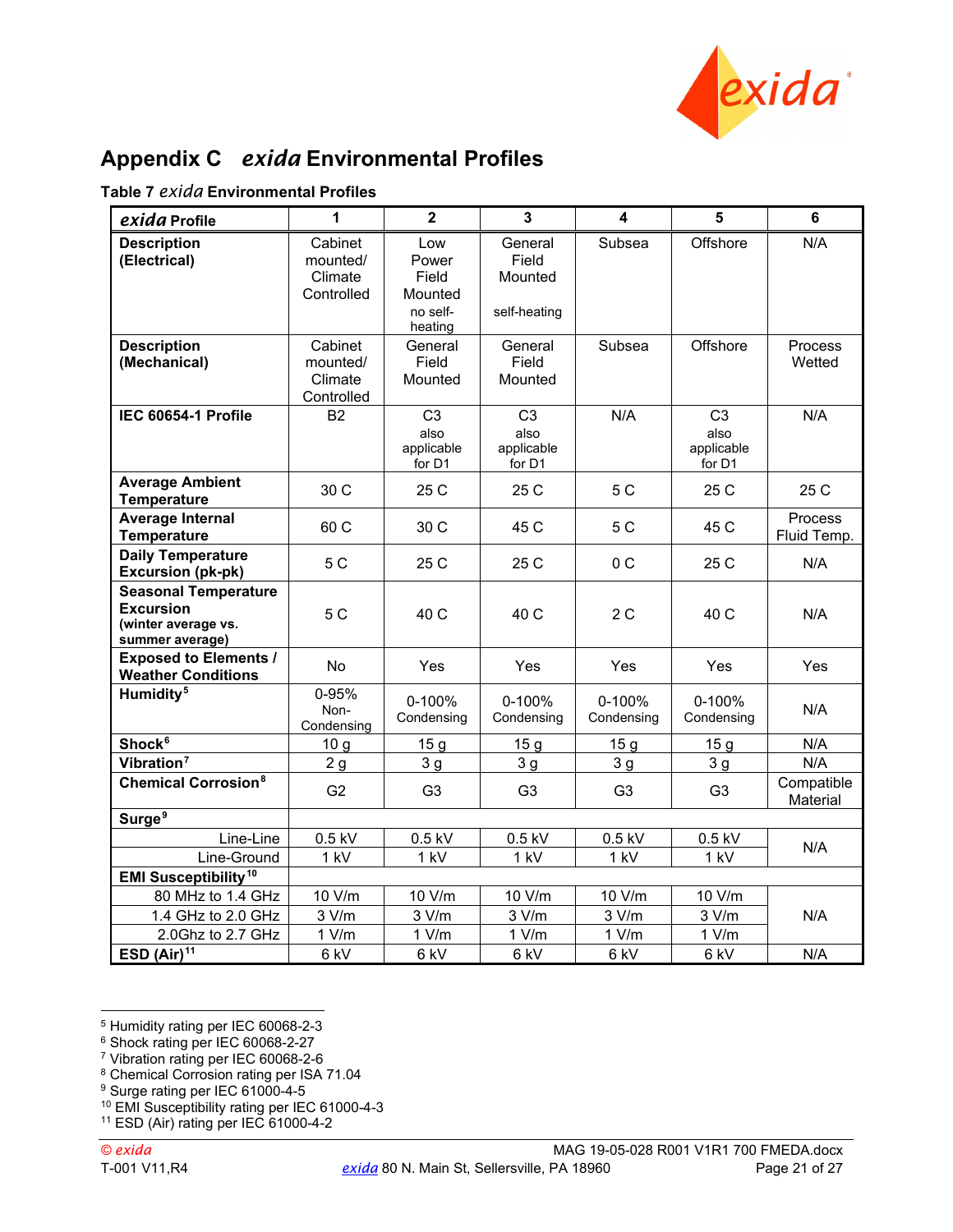

## <span id="page-21-0"></span>**Appendix D Determining Safety Integrity Level**

The information in this appendix is intended to provide the method of determining the Safety Integrity Level (SIL) of a Safety Instrumented Function (SIF). **The numbers used in the examples are not for the product described in this report.** 

Three things must be checked when verifying that a given Safety Instrumented Function (SIF) design meets a Safety Integrity Level (SIL) [\[N4\]](#page-4-5) and [\[N7\].](#page-4-6)

These are:

A. Systematic Capability or Prior Use Justification for each device meets the SIL level of the SIF;

B. Architecture Constraints (minimum redundancy requirements) are met; and

C. a PFD<sub>avg</sub> calculation result is within the range of numbers given for the SIL level.

A. Systematic Capability (SC) is defined in IEC61508:2010. The SC rating is a measure of design quality based upon the methods and techniques used to design and development a product. All devices in a SIF must have a SC rating equal or greater than the SIL level of the SIF. For example, a SIF is designed to meet SIL 3 with three pressure transmitters in a 2oo3 voting scheme. The transmitters have an SC2 rating. The design does not meet SIL 3. Alternatively, IEC 61511 allows the end user to perform a "Prior Use" justification. The end user evaluates the equipment to a given SIL level, documents the evaluation and takes responsibility for the justification.

B. Architecture constraints require certain minimum levels of redundancy. Different tables show different levels of redundancy for each SIL level. A table is chosen and redundancy is incorporated into the design [\[N8\].](#page-5-4)

C. Probability of Failure on Demand ( $PFD<sub>ava</sub>$ ) calculation uses several parameters, many of which are determined by the particular application and the operational policies of each site. Some parameters are product specific and the responsibility of the manufacturer. Those manufacturer specific parameters are given in this third-party report.

A Probability of Failure on Demand (PFD<sub>avg</sub>) calculation must be done based on a number of variables including:

1. Failure rates of each product in the design including failure modes and any diagnostic coverage from automatic diagnostics (an attribute of the product given by this FMEDA report);

- 2. Redundancy of devices including common cause failures (an attribute of the SIF design);
- 3. Proof Test Intervals (assignable by end user practices);
- 4. Mean Time to Restore (an attribute of end user practices);

5. Proof Test Effectiveness; (an attribute of the proof test method used by the end user with an example given by this report);

- 6. Mission Time (an attribute of end user practices);
- 7. Proof Testing with process online or shutdown (an attribute of end user practices);
- 8. Proof Test Duration (an attribute of end user practices); and
- 9. Operational/Maintenance Capability (an attribute of end user practices).

The product manufacturer is responsible for the first variable. Most manufacturers use the *exida* FMEDA technique which is based on over 350 billion hours of field failure data in the process industries to predict these failure rates as seen in this report. A system designer chooses the second variable. All other variables are the responsibility of the end user site. The exSILentia® SILVer<sup>™</sup> software considers all these variables and provides an effective means to calculate  $PFD<sub>ava</sub>$  for any given set of variables.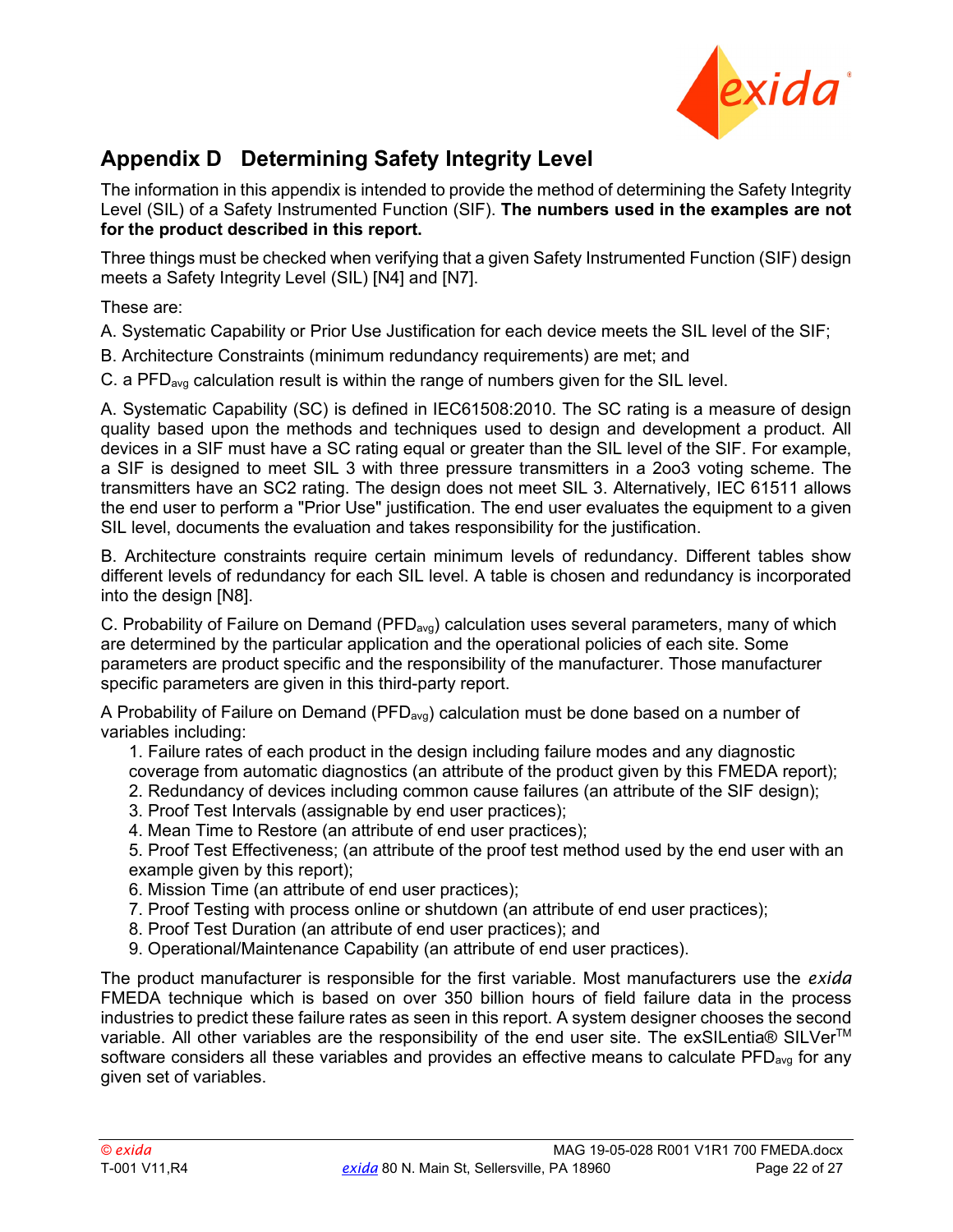

Simplified equations often account for only for first three variables. The equations published in IEC 61508-6, Annex B.3.2 [\[N1\]](#page-4-7) cover only the first four variables. IEC61508-6 is only an informative portion of the standard and as such gives only concepts, examples and guidance based on the idealistic assumptions stated. These assumptions often result in optimistic  $\overline{PFD}_{\text{avg}}$  calculations and have indicated SIL levels higher than reality. Therefore, idealistic equations should not be used for actual SIF design verification.

All the variables listed above are important. As an example, consider a high-level protection SIF. The proposed design has a single SIL 3 certified level transmitter, a SIL 3 certified safety logic solver, and a single remote actuated valve consisting of a certified solenoid valve, certified scotch yoke actuator and a certified ball valve. Note that the numbers chosen are only an example and not the product described in this report.

Using exSILentia with the following variables selected to represent results from simplified equations:

- Mission Time  $= 5$  years
- Proof Test Interval = 1 year for the sensor and final element, 5 years for the logic solver
- Proof Test Coverage = 100% (ideal and unrealistic but commonly assumed)
- Proof Test done with process offline

This results in a PFD<sub>avg</sub> of 6.82E-03 which meets SIL 2 with a risk reduction factor of 147. The subsystem PFD<sub>avg</sub> contributions are Sensor PFD<sub>avg</sub> = 5.55E-04, Logic Solver PFD<sub>avg</sub> = 9.55E-06, and Final Element  $\overline{PP}_{avg} = 6.26E-03$ . See [Figure 2.](#page-22-7)



<span id="page-22-7"></span><span id="page-22-6"></span><span id="page-22-5"></span><span id="page-22-4"></span><span id="page-22-3"></span><span id="page-22-2"></span><span id="page-22-1"></span><span id="page-22-0"></span>**Figure 2: exSILentia results for idealistic variables.**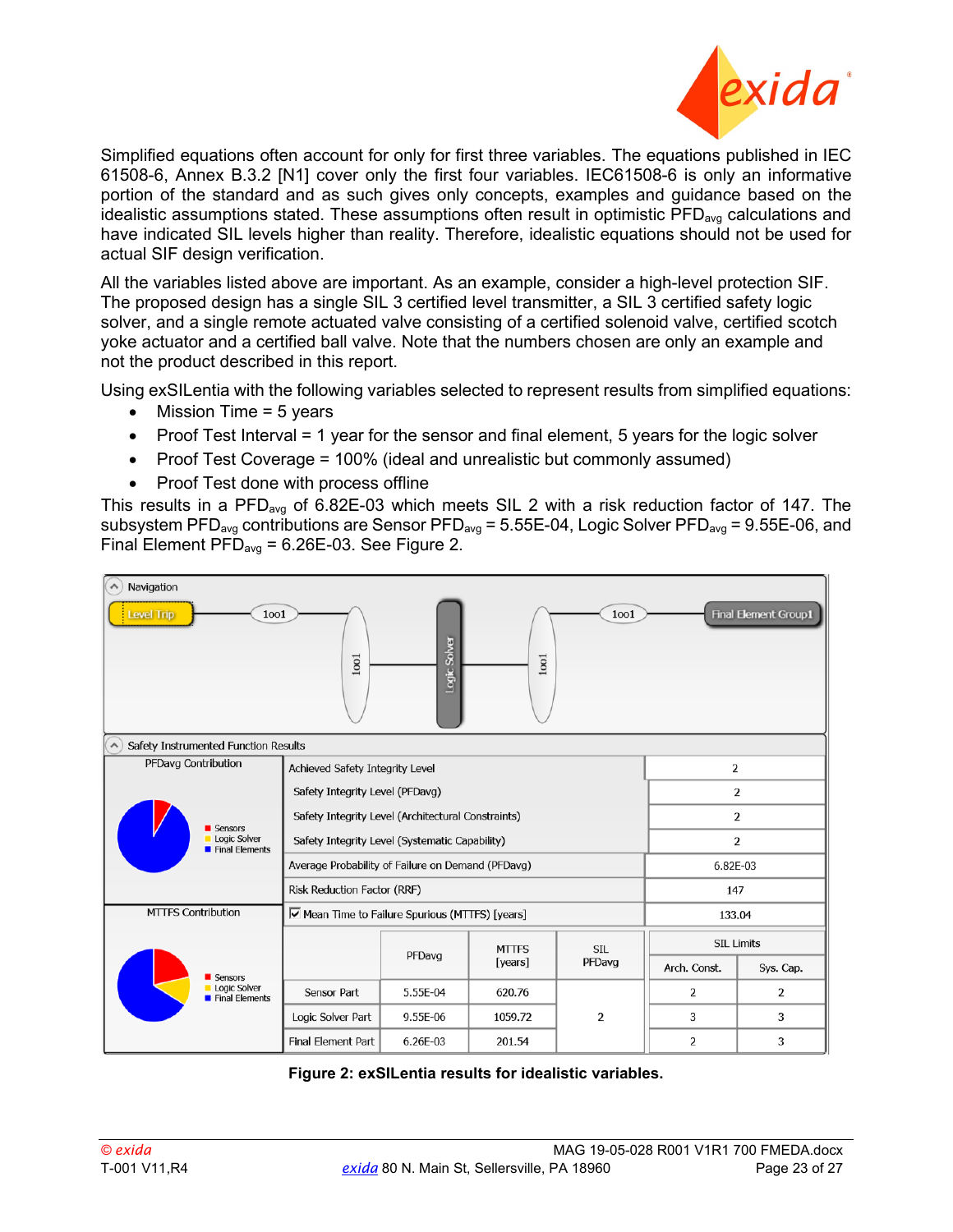

If the Proof Test Interval for the sensor and final element is increased in one year increments, the results are shown in [Figure 3.](#page-23-0)



#### **Figure 3 PFDavg versus Proof Test Interval.**

<span id="page-23-0"></span>If a set of realistic variables for the same SIF are entered into the exSILentia software including:

- Mission Time = 25 years
- Proof Test Interval = 1 year for the sensor and final element, 5 years for the logic solver
- Proof Test Coverage = 90% for the sensor and 70% for the final element
- Proof Test Duration = 2 hours with process online.
- $MTTR = 48$  hours
- Maintenance Capability = Medium for sensor and final element, Good for logic solver

with all other variables remaining the same, the  $PFD_{avg}$  for the SIF equals 5.76E-02 which barely meets SIL 1 with a risk reduction factor 17. The subsystem  $PFD_{avg}$  contributions are Sensor  $PFD_{avg}$  $= 2.77E-03$ , Logic Solver PFD<sub>avg</sub> = 1.14E-05, and Final Element PFD<sub>avg</sub> = 5.49E-02 [\(Figure 4\)](#page-24-0).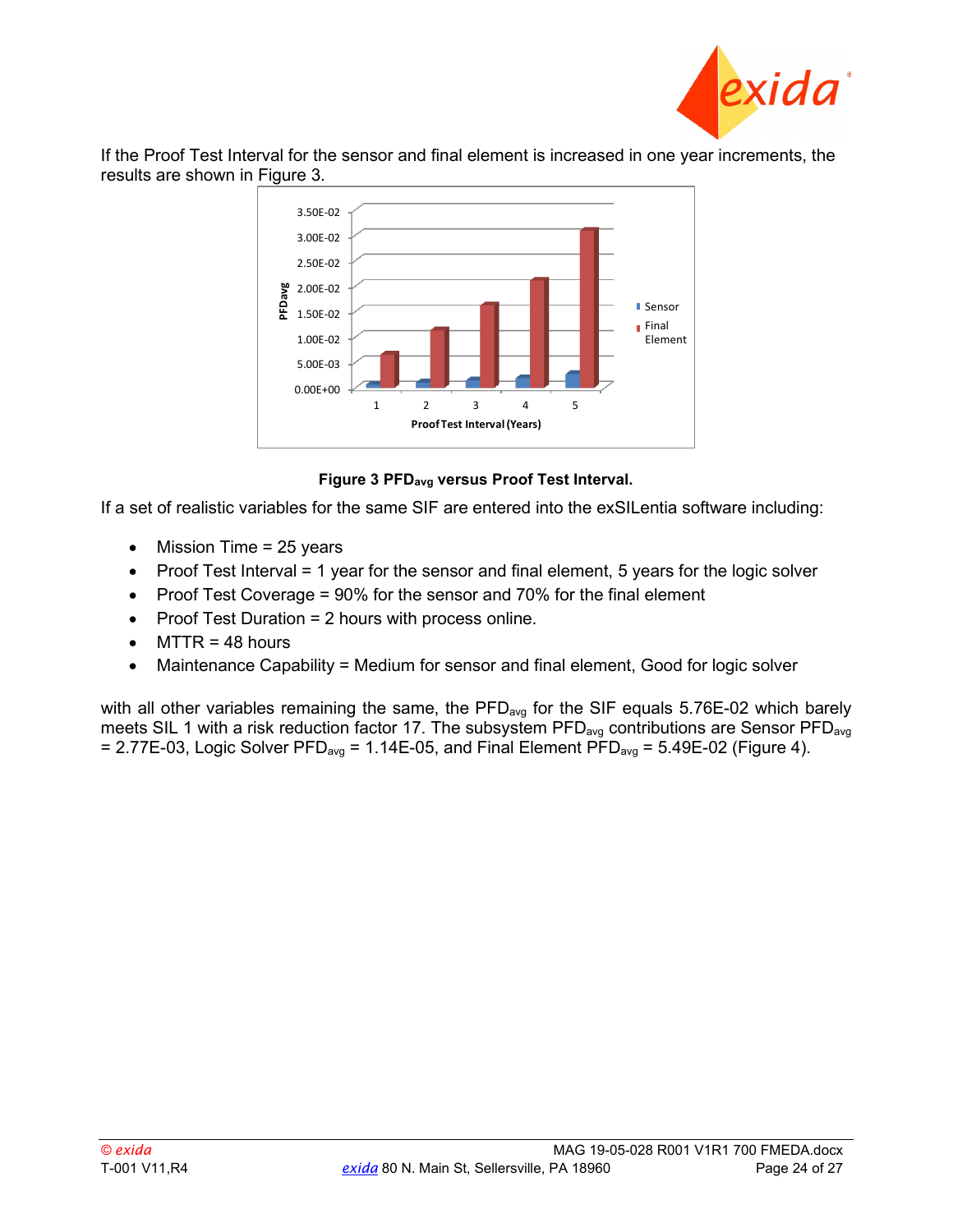

| Navigation<br>$\boldsymbol{\wedge}$<br><b>Final Element Group1</b><br>Level Trip<br>1001<br>1001<br>Logic Solver<br>1001<br>$1001$ |                                                    |          |                         |                      |                   |           |  |
|------------------------------------------------------------------------------------------------------------------------------------|----------------------------------------------------|----------|-------------------------|----------------------|-------------------|-----------|--|
| Safety Instrumented Function Results<br>$\boldsymbol{\wedge}$                                                                      |                                                    |          |                         |                      |                   |           |  |
| PFDavg Contribution                                                                                                                | Achieved Safety Integrity Level                    |          |                         |                      | 1                 |           |  |
|                                                                                                                                    | Safety Integrity Level (PFDavg)                    |          |                         |                      | 1                 |           |  |
|                                                                                                                                    | Safety Integrity Level (Architectural Constraints) |          |                         |                      | 2                 |           |  |
| Sensors<br>Logic Solver<br>Final Elements                                                                                          | Safety Integrity Level (Systematic Capability)     |          | $\overline{2}$          |                      |                   |           |  |
|                                                                                                                                    | Average Probability of Failure on Demand (PFDavg)  |          | 5.76E-02                |                      |                   |           |  |
|                                                                                                                                    | Risk Reduction Factor (RRF)                        |          | 17                      |                      |                   |           |  |
| <b>MTTFS Contribution</b><br>Mean Time to Failure Spurious (MTTFS) [years]                                                         |                                                    |          |                         |                      | 137.49            |           |  |
|                                                                                                                                    |                                                    |          | <b>MTTFS</b><br>[years] | <b>SIL</b><br>PFDavg | <b>SIL Limits</b> |           |  |
| Sensors                                                                                                                            |                                                    | PFDavg   |                         |                      | Arch. Const.      | Sys. Cap. |  |
| Logic Solver<br>Final Elements                                                                                                     | Sensor Part                                        | 2.77E-03 | 622                     |                      | 2                 | 2         |  |
|                                                                                                                                    | Logic Solver Part                                  | 1.14E-05 | 1057.57                 | 1                    | 3                 | 3         |  |
|                                                                                                                                    | Final Element Part                                 | 5.49E-02 | 211.87                  |                      | 2                 | 3         |  |

**Figure 4: exSILentia results with realistic variables**

<span id="page-24-0"></span>It is clear that PFD<sub>avg</sub> results can change an entire SIL level or more when all critical variables are not used.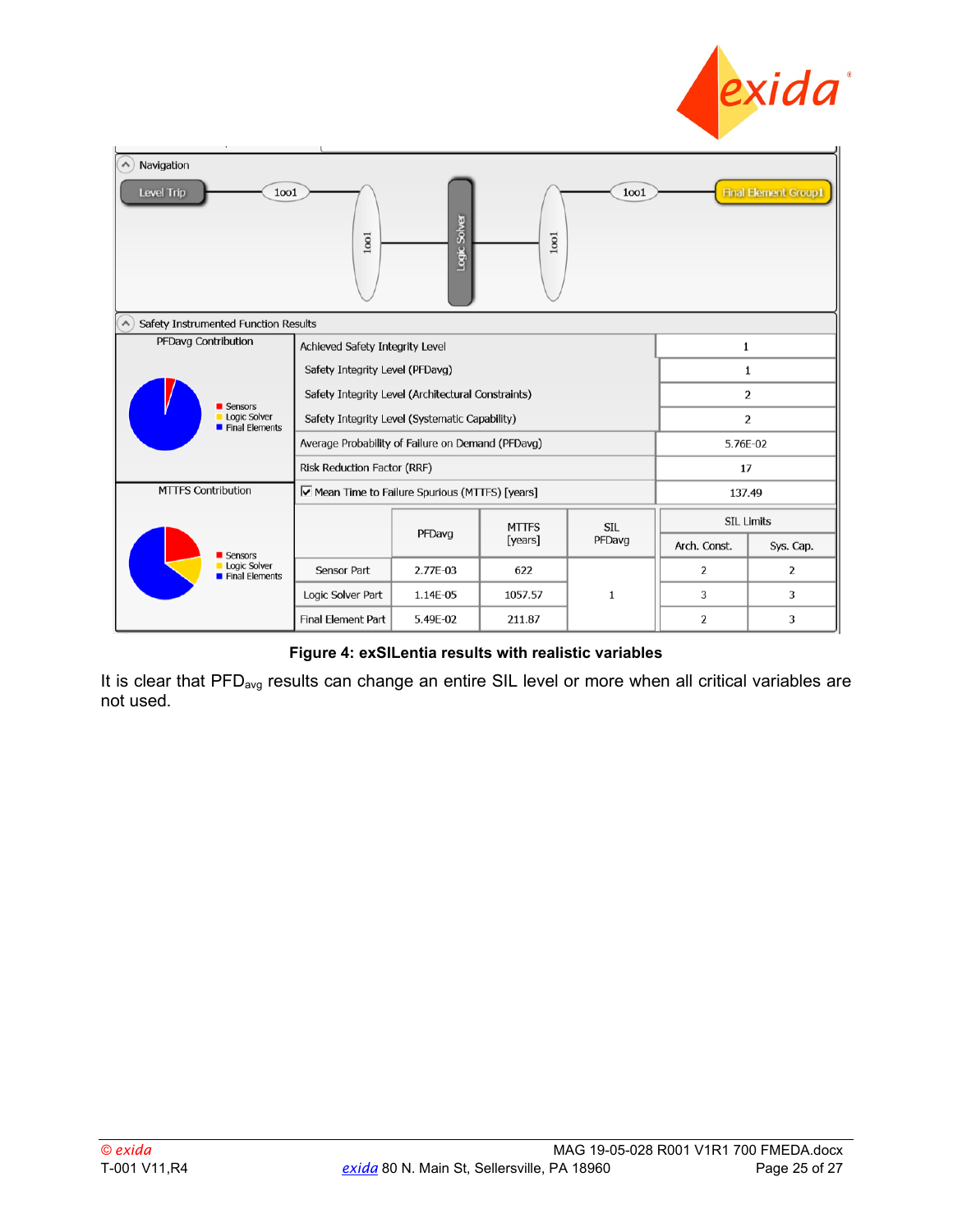

## <span id="page-25-0"></span>**Appendix E Site Safety Index**

Numerous field failure studies have shown that the failure rate for a specific device (same Manufacturer and Model number) will vary from site to site. The Site Safety Index (SSI) was created to account for these failure rates differences as well as other variables. The information in this appendix is intended to provide an overview of the Site Safety Index (SSI) model used by *exida* to compensate for site variables including device failure rates.

#### <span id="page-25-1"></span>**E.1 Site Safety Index Profiles**

The SSI is a number from  $0 - 4$  which is an indication of the level of site activities and practices that contribute to the safety performance of SIF's on the site. [Table 8](#page-25-2) details the interpretation of each SSI level. Note that the levels mirror the levels of SIL assignment and that SSI 4 implies that all requirements of IEC 61508 and IEC 61511 are met at the site and therefore there is no degradation in safety performance due to any end-user activities or practices, i.e., that the product inherent safety performance is achieved.

Several factors have been identified thus far which impact the Site Safety Index (SSI). These include the quality of:

Commission Test Safety Validation Test Proof Test Procedures Proof Test Documentation Failure Diagnostic and Repair Procedures Device Useful Life Tracking and Replacement Process SIS Modification Procedures SIS Decommissioning Procedures and others

#### <span id="page-25-2"></span>**Table 8** *exida* **Site Safety Index Profiles**

| Level            | <b>Description</b>                                                                                                                                                                                                                                                                                                                                                                                                                                                                                                                     |
|------------------|----------------------------------------------------------------------------------------------------------------------------------------------------------------------------------------------------------------------------------------------------------------------------------------------------------------------------------------------------------------------------------------------------------------------------------------------------------------------------------------------------------------------------------------|
| SSI <sub>4</sub> | Perfect - Repairs are always correctly performed, Testing is always done correctly and<br>on schedule, equipment is always replaced before end of useful life, equipment is<br>always selected according to the specified environmental limits and process compatible<br>materials. Electrical power supplies are clean of transients and isolated, pneumatic<br>supplies and hydraulic fluids are always kept clean, etc. Note: This level is generally<br>considered not possible but retained in the model for comparison purposes. |
| SSI <sub>3</sub> | Almost perfect - Repairs are correctly performed, Testing is done correctly and on<br>schedule, equipment is normally selected based on the specified environmental limits<br>and a good analysis of the process chemistry and compatible materials. Electrical power<br>supplies are normally clean of transients and isolated, pneumatic supplies and hydraulic<br>fluids are mostly kept clean, etc. Equipment is replaced before end of useful life, etc.                                                                          |
| SSI <sub>2</sub> | Good - Repairs are usually correctly performed, Testing is done correctly and mostly on<br>schedule, most equipment is replaced before end of useful life, etc.                                                                                                                                                                                                                                                                                                                                                                        |
| SSI <sub>1</sub> | Medium – Many repairs are correctly performed, Testing is done and mostly on<br>schedule, some equipment is replaced before end of useful life, etc.                                                                                                                                                                                                                                                                                                                                                                                   |
| SSI <sub>0</sub> | None - Repairs are not always done, Testing is not done, equipment is not replaced until<br>failure, etc.                                                                                                                                                                                                                                                                                                                                                                                                                              |